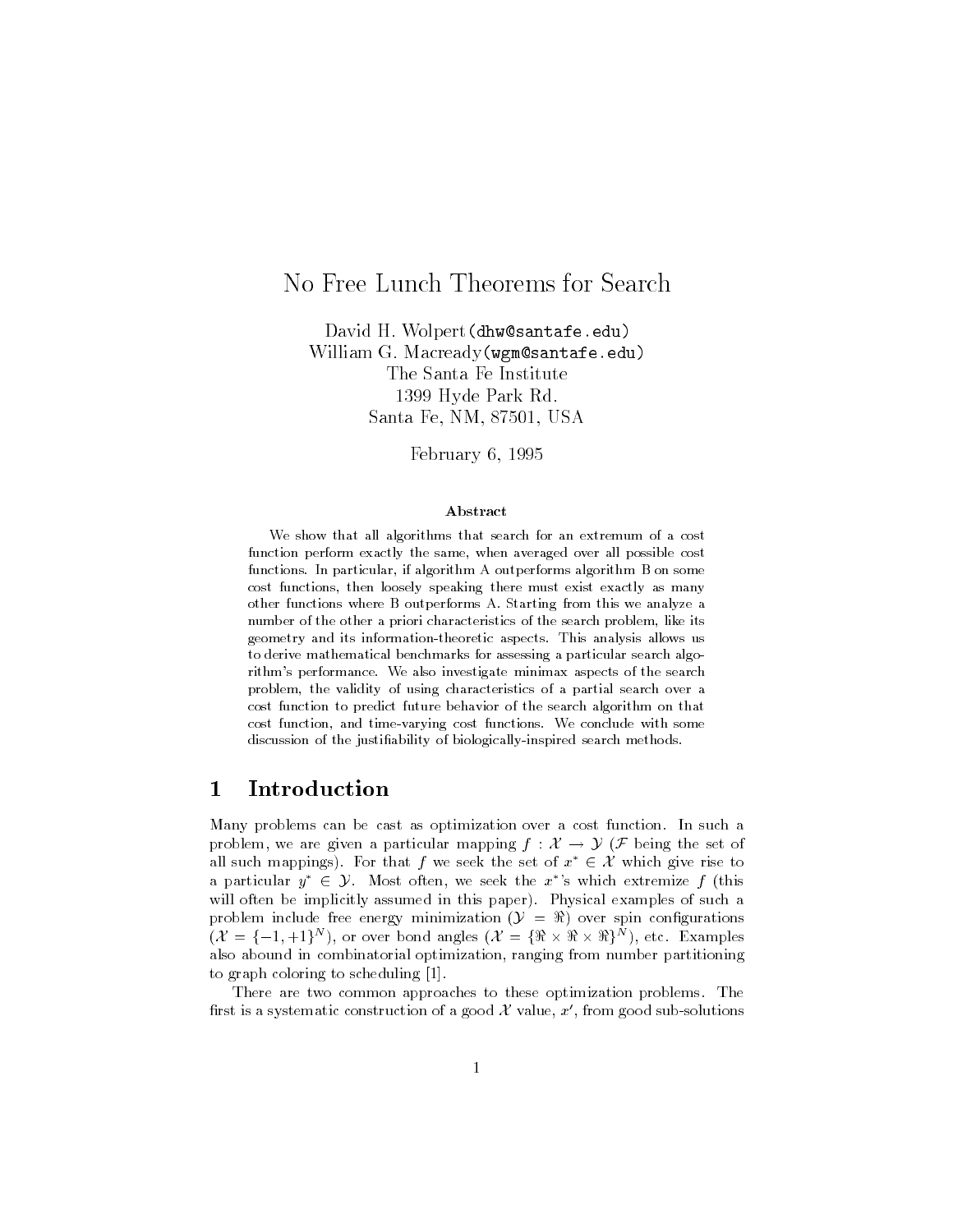specifying part of  $x'$ . The most celebrated method of this type is the branch and bound algorithm place that systematic and exhaustive approach to work in reasonable time, one must have an effective heuristic,  $h(n)$ , representing the quality is the statistical in There's is extensive theoretical work of the statistical work  $\mathcal{A}$  the statistical work of the statistical work of the statistical work of the statistical work of the statistical work of t cost function to the properties a heuristic must have in order to search efficiently.

A second approach to optimization begins with a population of one or more cost function to the properties a heuristic must have in order to search efficiently.<br>A second approach to optimization begins with a population of one or more<br>complete solutions  $x \in \mathcal{X}$  and the associated  $\mathcal{Y}$  va tively improves upon those  $\mathcal X$  values. There are many algorithms of this type, including in climbing simulated annealing populated and algorithms populated and

Intuitively, one would expect that for this class of algorithms to work effectively, the biases in how they try to improve the population (i.e., the biases in how they search  $\mathcal{X}$  must "match" those implicit in the cost function they are optimizing. However almost always these algorithms are directly applied, with little or no modification, to any cost function in a wide class of cost functions, with no concern for the particulars of the cost functions at hand. As we will demonstrate though, the "matching" intuition is true; blind faith in an algorithm to search effectively across a broad class of problems is rarely justified.

Indeed, one might expect that there are pairs of search algorithms  $A$  and  $B$ such that A performs better than B on average, even if B sometimes outperforms A. As an example, one might expect that hill-climbing usually outperforms hilldescending if one's goal is to find a maximum of the cost function. One might also expect it would outperform a random search. In point of fact though, as our central result demonstrates this is not the case If we do not take into account any particular biases or properties of our cost function, then the expected performance of all algorithms on that function are exactly the same.

In short, there are no "free lunches" for effective optimization; any algorithm performs only as well as the knowledge concerning the cost function put into the cost algorithm. For this reason we have dubbed our central result a "no free lunch" (NFL) theorem.

To prove the NFL theorem a framework has to be developed which addresses the core aspects of search. This framework constitutes the "skeleton" of the optimization problem; it is what can be said concerning search before explicit details of a particular real-world search problem are considered. The construction of such a skeleton provides a language to ask and answer formal questions about search, some of which have never before even been asked, never mind answered. (We pose and answer a number of such questions in this paper.) In addition, such a skeleton indicates where the real "meat" of optimization lies. It clarifies what the core issues are that underly the effectiveness of the search process

The paper is organized as follows. We begin in Section 2 by presenting our framework and using it to prove the NFL theorem We prove the theorem for both deterministic and stochastic search algorithms. Section 3 then gives a geometric interpretation of the NFL theorem. In particular, in that section we provide a geometric meaning of what it means for an algorithm to be well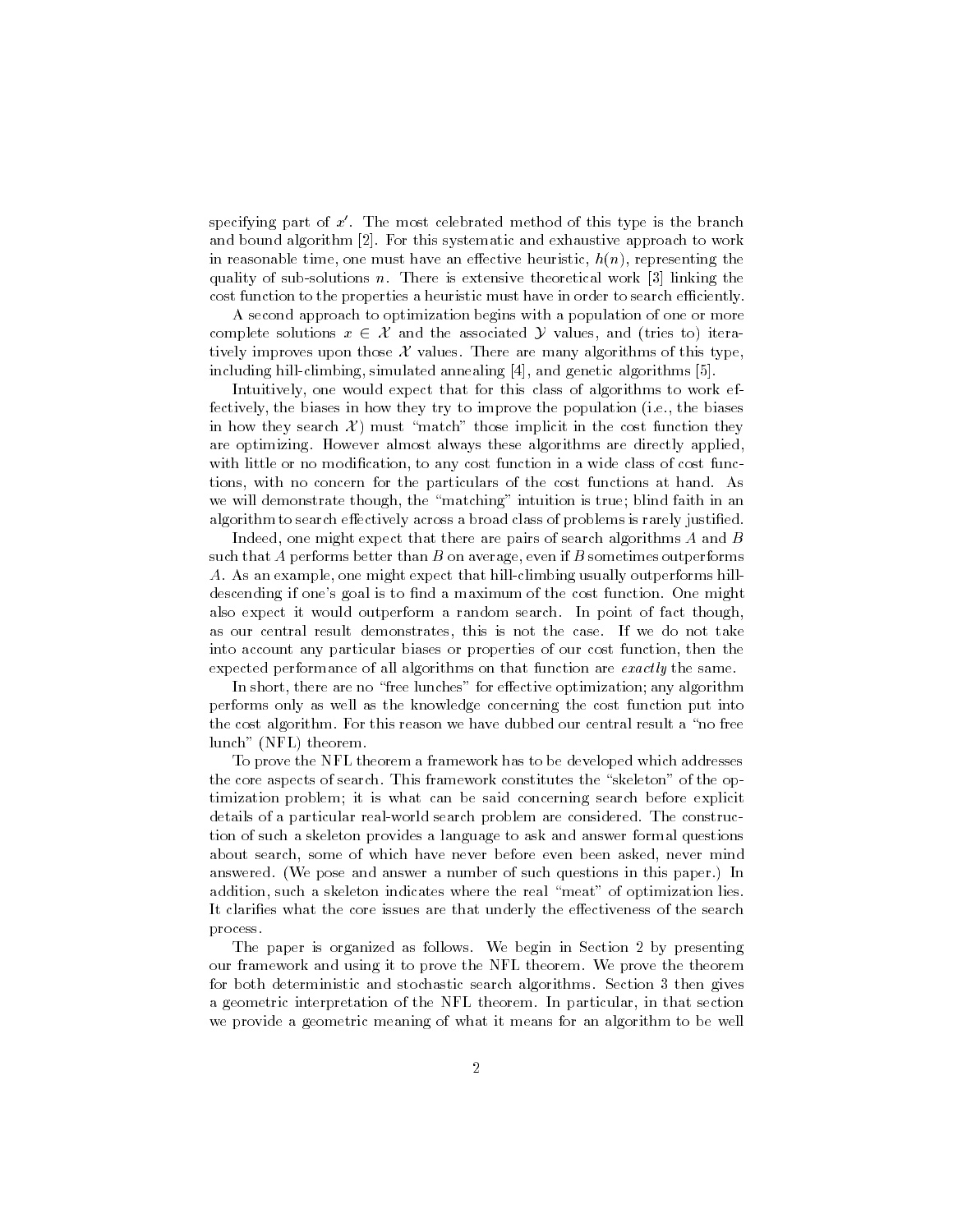"matched" to a cost function. It may be argued that the average behavior of algorithms is not an interesting quantity by which to compare algorithms, and thus the NFL results are of limited value We address this potential criticism in Section 4 by investigating minimax distinctions between algorithms. Section begins exploring some of the questions and answers raised by the framework developed in Section 2. Some of those answers lead naturally into results concerning the information theoretic aspects of search Those results demonstrate the importance of the NFL theorem in analyzing optimization (those results are derived from the NFL theorem). A myriad of other properties of search may be investigated using techniques similar to those developed in this section We list a sample of these in Section 9.2. In Section 6 we turn to the important problem of assessing the performance of particular search algorithms We derive two "benchmarks" against which to compare such an algorithm's performance. Not all search problems are static in many cases the cost function changes over time Section 7 extends our analysis to the case of time dependent cost functions. In section 8 we provide some theorems valid for  $any$  single fixed cost function. These theorems state that one can not use a search algorithm's behavior so far for a particular cost function to predict its future behavior on that function Finally, we conclude in Section 9 with the implications and future directions for our work

The paper can be read in stages. A first reading might highlight the NFL theorem and its broad implications Such a reading should start with Section  $2$  for an understanding of the NFL theorem, Eq.  $(1)$ . Section  $3$  then provides a geometric understanding of the theorem. Section 4, which considers minimax distinctions between algorithms, addresses limitations of the NFL theorem. Finally, Section 9.1 discusses broad implications of the NFL result.

A second reading might explore the potential of the framework we have developed. Such a reading should include section 5, which uses our framework to demonstrate some of the information theoretic aspects of search. Section 6 then uses the framework to provide useful benchmarks against which other algorithms may be compared

A final reading might investigate extensions of the above ideas. Such a reading would include section 7, which extends the NFL results to a class of time-dependent cost functions. It would also include section 8, which probes what may be learned from a limited amount of search over a single, specific. cost function. Concluding with Section 9.2 we list many directions for future extensions

### $\overline{2}$ No Free Lunch Theorems for Search

All search algorithms rely on extrapolating from an existing set of m points and associated cost values,  $(x, y)^m \in (\mathcal{X} \times \mathcal{Y})^m$ , to a new, hopefully low cost point, apolating from<br> $(X \times Y)^m$ , to a All search algorithms rely on extrapolating from an existing set of m po<br>associated cost values,  $(x, y)^m \in (\mathcal{X} \times \mathcal{Y})^m$ , to a new, hopefully low cos<br> $x' \in \mathcal{X}$ . The extrapolation may be either deterministic or stocha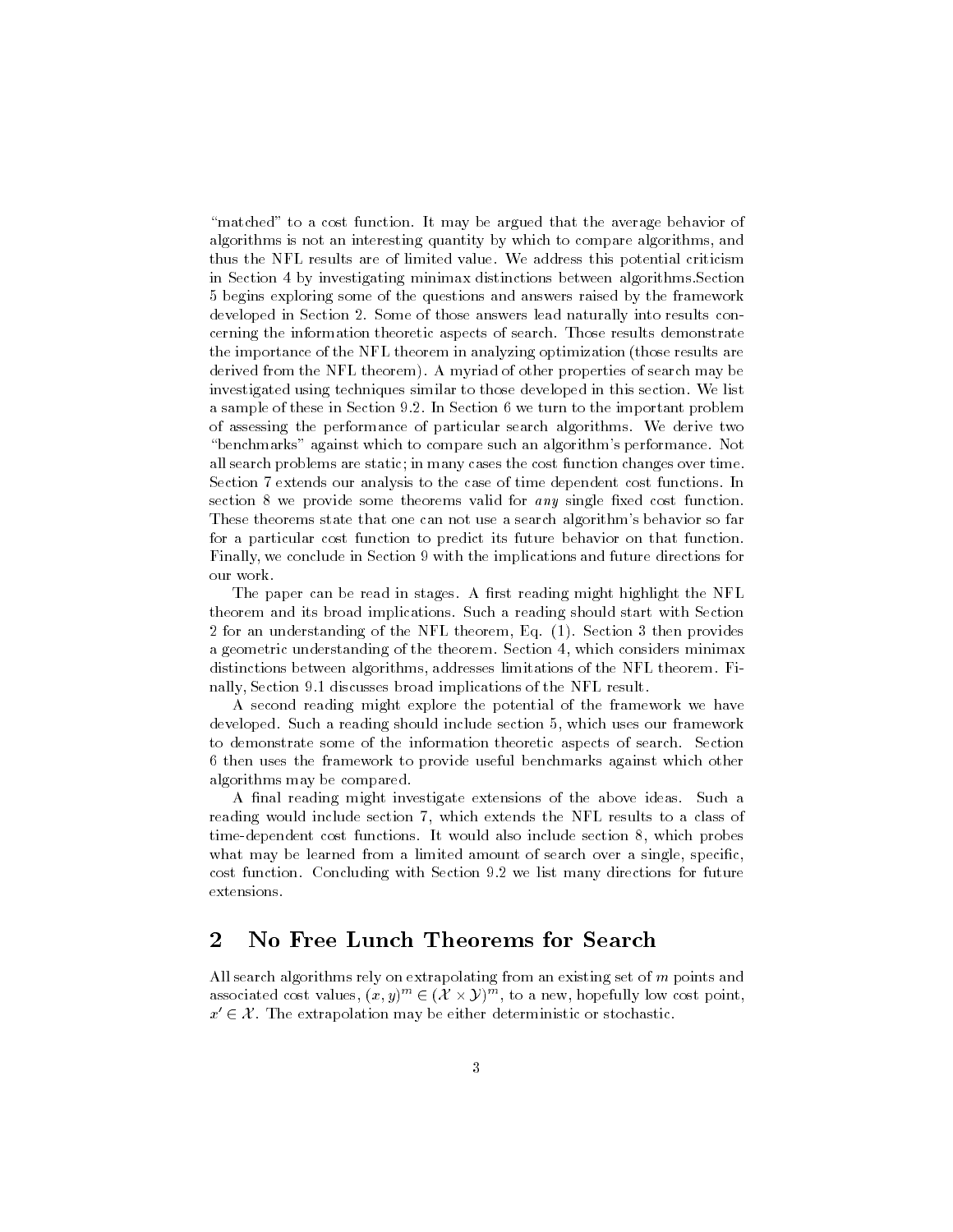For simplicity take X and Y to be finite. Define  $d_m \equiv \{d_m(i)\}\equiv\{d_m^x(i), d_m^y(i)\}\in$  $\mathcal{D}_m$  for  $i = 1...m$  to be a set of m distinct search points and associated cost values ordered in some way (usually according to the time at which they are generated) with the ordering index given by  $i$ . Let us call this a population of

Let f indicate a single-valued function from  $\mathcal X$  to  $\mathcal Y$ . Note that there are a size m.<br>Let f indicate a single-valued function from  $\mathcal X$  to  $\mathcal Y$ . Note that there are a<br>finite number of f if  $|\mathcal X|$  and  $|\mathcal Y|$  are finite. At each stage of a search algorithm, finite number of f if  $|\mathcal{X}|$  and  $|\mathcal{Y}|$  are finite. At each stage of a search algorithm,<br>a new point  $x \in \mathcal{X}$  is chosen based on the preceding members of d; the pair  ${x', f(x')}$  is added to d; and the procedure repeats.

Any search algorithm of the second type discussed in the introduction is a (perhaps probabilistic) mapping taking any population to a new point in the search space For simplicity we assume that the new search point has not already been visited. (As discussed below, relaxing this assumption does not affect our results.) So in particular a deterministic search algorithm is a mapping  $a : d \in \mathcal{D} \longrightarrow \{x \mid x \notin d\},\,$  where  $\mathcal{D} \equiv \cup_m \mathcal{D}_m$ , and in particular contains the empty set. For clarity of the exposition, in this paper we will only explicitly consider such deterministic, non-retracing search algorithms, but, as discussed below, all our results also apply to stochastic and retracing algorithms

we are interested in the matrix  $\pi$  and  $\pi$  is that we also that an algorithm and  $\pi$ obtains on a particular cost function f given m distinct cost evaluations Note that c is given by the y values of the population,  $a_m^{\prime}$ , and is a vector of length % obtains on a<br>that  $\vec{c}$  is give  $|\mathcal{Y}|$  whose *i*th component is the number of members in the population  $d_m$  having cost fi Once we can use it to assess the search Force we can use it to assess the search Force we can use it to example if we are searching for minima we might take the minimum value in -c as our performance measure. Consequently, we are interested in the conditional probability that histogram -  $\mathbf{M}$  and applications of algorithmications of algorithmic m applications of algorithmic must be obtained under models. The contractions of algorithmic must be obtained under models are desc a on f. We denote this quantity  $P(\vec{c} | f, m, a)$ .

A major result of this work is that  $P(\vec{c} \mid f, m, a)$  is independent of a when we average over all cost functions. In other words,

Theorem- For any pair of algorithms a and a

$$
\sum_{f} P(\vec{c} \mid f, m, a_1) = \sum_{f} P(\vec{c} \mid f, m, a_2). \tag{1}
$$

An immediate consequence of this result is that the expected histograms  $E(\vec{c} | f, m, a) = \sum_{\vec{c}} \vec{c} P(\vec{c} | f, m, a)$ , are on average identical between any two pairs of algorithms More generally at the point in their search where they have both created a population of size  $m$ , the performance of any two algorithms (measured for example as the depth of the minimum found) is, on average, identical (the average being over all possible cost functions). In particular if  $a_1$ (measured for example as the depth of the minimum found) is, on average,<br>identical (the average being over all possible cost functions). In particular if  $a_1$ <br>has better performance than  $a_2$  over some subset  $\phi \subset \mathcal{F$ identical (the average being over all possible cost functions). In particular if  $a_1$  has better performance than  $a_2$  over some subset  $\phi \subset \mathcal{F}$  of functions, then  $a_2$  must perform better on the set of remaining f if simulated annealing outperforms genetic algorithms on some set  $\phi$ , genetic must perform better on the set of remaining functions  $\mathcal{F} \setminus \phi$ . So for example<br>if simulated annealing outperforms genetic algorithms on some set  $\phi$ , genetic<br>algorithms must outperform simulated annealing on  $\mathcal{F}$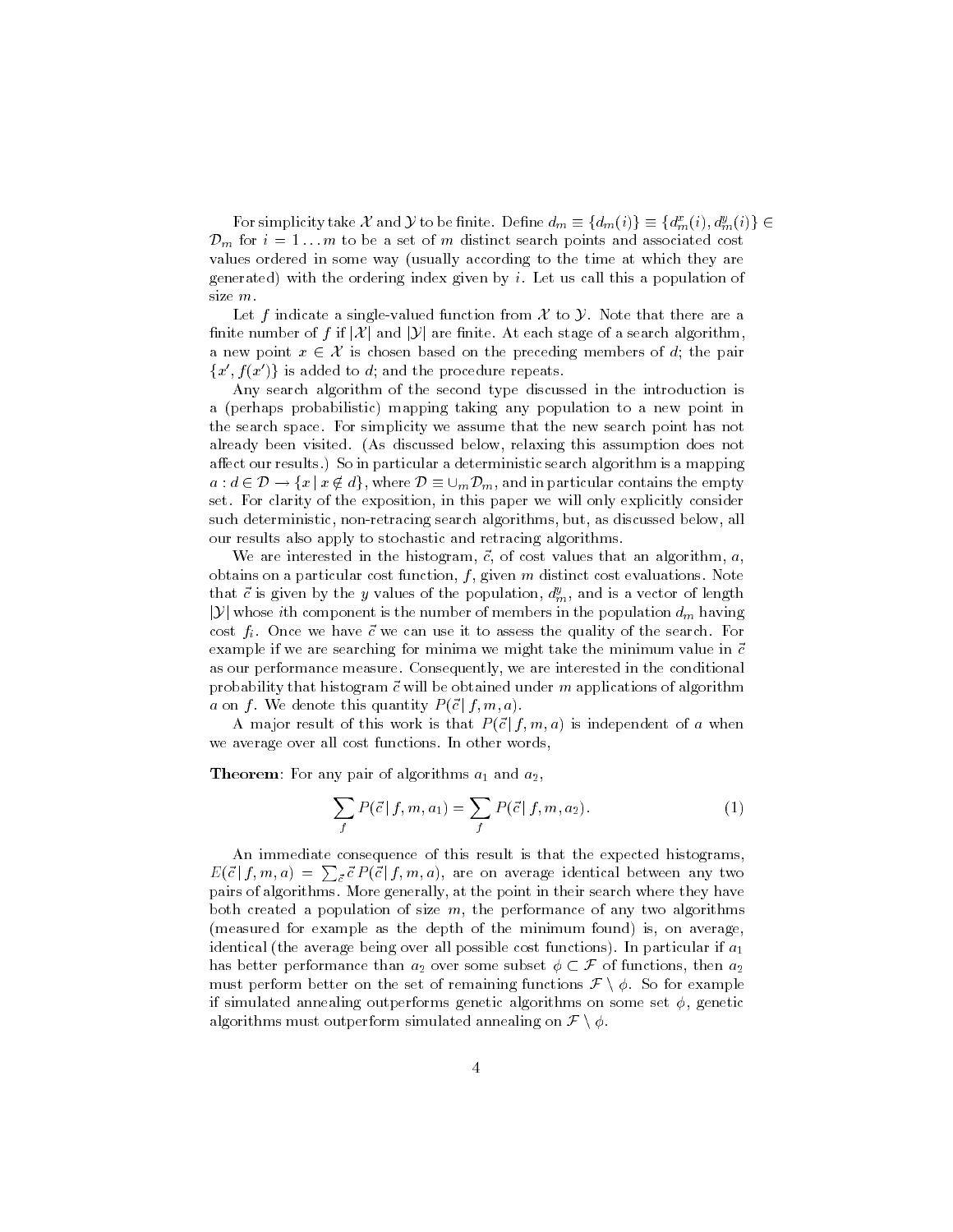#### $2.1$ Proof for deterministic search

We now show that  $\sum_{f} P(\vec{c} | f, m, a)$  has no dependence on a. Conceptually, the provision in the following steps-client, we reduce the distribution over a value to to one over  $d_m^y$  values. Then we use induction to establish the *a*-independence of the distribution over  $d_m^y$ . The inductive step starts by rearranging the distributions in question. Then  $f$  is broken up into two independent parts, one for  $x \in d_m^x$  and one for  $x \notin d_m^x$  . These are evaluated separately, giving the desired result

Expanding over all possible y components of a population of size  $m$ ,  $d_m^y$ , we  $\mathbf{S}^{\mathbf{C}}$ 

$$
\sum_{f} P(\vec{c} | f, m, a) = \sum_{f, d_m^y} P(\vec{c}, d_m^y | f, m, a)
$$

Now  $P(\vec{c}, d_m^y | f, m) = P(\vec{c} | d_m^y, f, m, a) P(d_m^y | f, m, a)$ . Moreover, the probability of obtaining a histogram  $\vec{c}$  given  $f$  ,  $d$  ,  $m$  and  $a$  ,  $P(\vec{c}\,|\,d^y_m, f, m)$  , depends only on the y values of population  $d_m$ . Therefore

$$
\sum_{f} P(\vec{c} | f, m, a) = \sum_{f, d_m^y} P(\vec{c} | d_m^y) P(d_m^y | f, m, a)
$$

$$
= \sum_{d_m^y} P(\vec{c} | d_m^y) \sum_{f} P(d_m^y | f, m, a)
$$
(2)

To prove that the expression in Eq.  $(2)$  is independent of a it suffices to show that for all m and  $d_m^y$ ,  $\sum_f P(d_m^y | f, m, a)$  is independent of a, since  $P(\vec{c} | d_m^y)$  is independent of  $a$ . We will prove this by induction on  $m$ .

For  $m = 1$  we write the population as  $d_1 = \{d_1^x(a), f(d_1^x)\}\$  where  $d_1^x(a)$  is set by a . The only possible value for  $d_1^s$  is  $f(x_1)$ , so we have :

$$
\sum_{f} P(d_1^y | f, m = 1, a) = \sum_{f} \delta(d_1^y, f(d_1^x(a)))
$$

where  $\delta$  is the Kronecker delta function.

Now when we sum over all possible cost functions  $\mathfrak{o}(a_1^s, f(a_1^s(a)))$  is 1 only  $\overline{\phantom{a}}$ Now when we sum over all possible cost functions  $\delta(d_1^y, f(d_1^x(a)))$  is 1 only<br>for those functions which have cost  $d_1^y$  at point  $d_1^x(a)$ . Therefore that sum equals<br>[20] $|X|$ -1 independent of  $d_1^x(a)$ .  $\cdot$ , independent of  $a_1^*(a)$ : 

it of 
$$
d_1^x(a)
$$
:  
\n
$$
\sum_f P(d_1^y | f, m = 1, a) = |\mathcal{Y}|^{|\mathcal{X}|-1}
$$

which is independent of  $a$ . This bases the induction.

We now establish the inductive step, that if  $\sum_{f} P(d_m^y | f, m, a)$  is independent of a for all  $d_m^y$ , then so also is  $\sum_f P(d_{m+1}^y \mid f, m+1, a)$ . This will complete the proof of the NFL result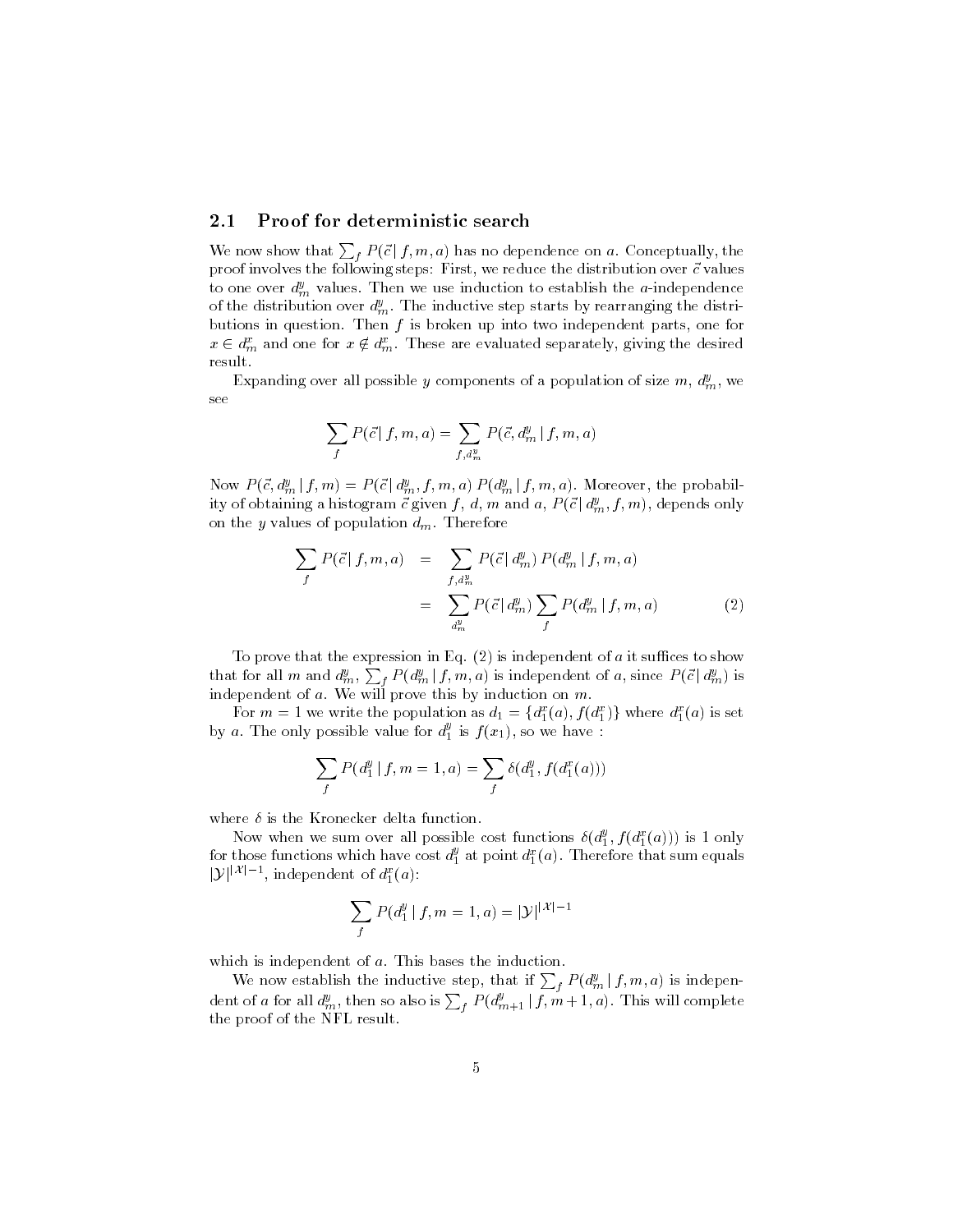We start by writing

$$
P(d_{m+1} | f, m+1, a) = P({d_{m+1}(1),..., d_{m+1}(m)}, d_{m+1}(m+1) | f, m+1, a)
$$
  
=  $P(d_m, d_{m+1}(m+1) | f, m+1, a)$   
=  $P(d_{m+1}(m+1) | d_m, f, m+1, a) P(d_m | f, m+1, a)$ 

so we have

$$
\sum_{f} P(d_{m+1}^y \mid f, m+1, a) = \sum_{f} P(d_{m+1}^y(m+1) \mid d_m^y, f, m+1, a) P(d_m^y \mid f, m+1, a).
$$

The new y value,  $d_{m+1}^s(m+1)$ , will depend on the new x value, f and nothing else. So we expand over these possible  $x$  values, getting

$$
\sum_{f} P(d_{m+1}^{y} | f, m+1, a) = \sum_{f, x} P(d_{m+1}^{y} (m+1) | f, x) P(x | d_{m}^{y}, f, m+1, a)
$$
  

$$
\times P(d_{m}^{y} | f, m+1, a)
$$
  

$$
= \sum_{f, x} \delta(d_{m+1}^{y} (m+1), f(x)) P(x | d_{m}^{y}, f, m+1, a)
$$
  

$$
\times P(d_{m}^{y} | f, m+1, a).
$$

Next note that since  $x = a(d_m^x, d_m^y)$ , it does not depend directly on f. Consequently we expand in  $d_m^x$  to remove the f dependence in  $P(x | d_m^y, f, m+1, a)$ :

$$
\sum_{f} P(d_{m+1}^{y} | f, m+1, a) = \sum_{f, x, d_{m}^{x}} \delta(d_{m+1}^{y} (m+1), f(x)) P(x | d_{m}, a) P(d_{m}^{x} | d_{m}^{y}, f, m+1, a)
$$
  

$$
\times P(d_{m}^{y} | f, m+1, a)
$$
  

$$
= \sum_{f, d_{m}^{x}} \delta(d_{m+1}^{y} (m+1), f(a(d_{m}))) \times P(d_{m} | f, m, a)
$$

where use was made of the fact that  $P(x | d_m, a) = \delta(x, a(d_m))$  and the fact that  $P(d_m | f, m + 1, a) = P(d_m | f, m, a).$ 

We do the sum over cost functions  $f$  first. The cost function is defined both over those points restricted to  $d_m^x$  and those points outside of  $d_m^x$ .  $P(d_m | f, m)$ will depend on the f values defined over points inside  $d_m^*$  while  $\delta(d_{m+1}^*(m+1))$ 1),  $f(a(d_m))$  depends only on the f values defined over points outside  $d_m^x$ . (Recall that  $a(d_m^x) \notin d_m^x$ .) So we have

$$
\sum_{f} P(d_{m+1}^{y} | f, m+1, a) = \sum_{\substack{d_{m}^{x} \\ \dots \\ d_{m}^{x}}} \sum_{f(x \in d_{m}^{x})} P(d_{m} | f, m, a)
$$
\n
$$
\times \sum_{f(x \notin d_{m}^{x})} \delta(d_{m+1}^{y}(m+1), f(a(d_{m}))). \qquad (3)
$$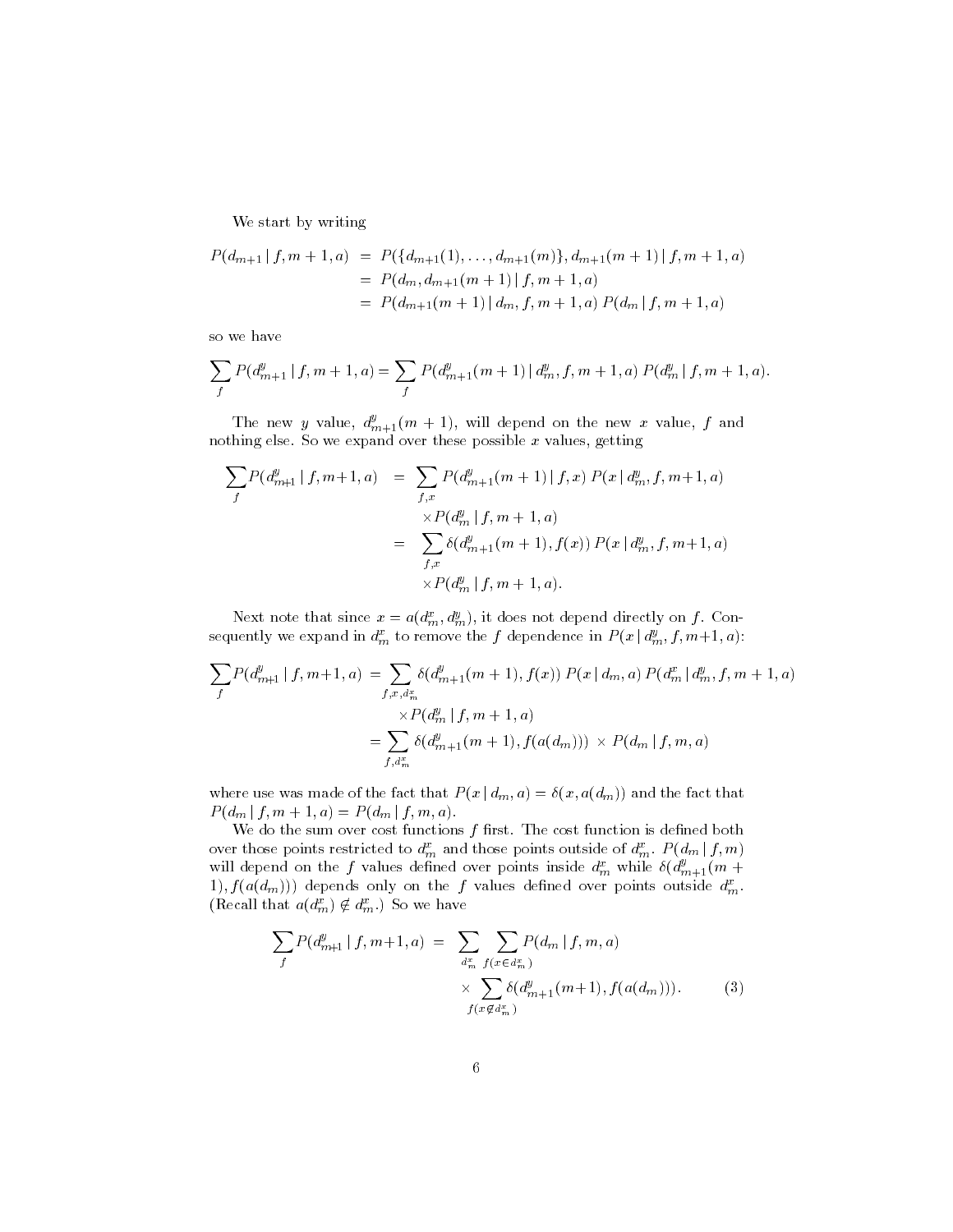The sum  $\sum_{f(x \notin d_m^x)}$  contributes a constant,  $|y|^{|x|-m-1}$ , equal to the number of functions denned over points not in  $a_m$  passing through  $(a_{m+1}^+(m +$ 1),  $f(a(d_m))$ . So

$$
\sum_{f} P(d_{m+1}^{y} | f, m+1, a) = |\mathcal{Y}|^{|\mathcal{X}| - m - 1} \sum_{f(x \in d_{m}^{x}), d_{m}^{x}} P(d_{m} | f, m, a)
$$
  

$$
= \frac{1}{|\mathcal{Y}|} \sum_{f, d_{m}^{x}} P(d_{m} | f, m, a)
$$
  

$$
= \frac{1}{|\mathcal{Y}|} \sum_{f} P(d_{m}^{y} | f, m, a)
$$

By hypothesis the right hand side of this equation is independent of  $a$ , so the left hand side must also be. This completes the proof of the NFL result.

for the contract of the contract of the contract of the contract of the contract of the contract of the contract of the contract of the contract of the contract of the contract of the contract of the contract of the contra

Note that the no free lunch result implies that if we know nothing about  $f$ , then  $P(\vec{c} \mid m, a)$ , which is the probability we obtain histogram c after m distinct cost evaluations of algorithm  $a$ , is independent of  $a$ . This follows from

$$
P(\vec{c} \mid m, a) = \sum_{f} P(\vec{c} \mid f, m, a) P(f \mid m, a) = \sum_{f} P(\vec{c} \mid f, m, a) P(f)
$$

since the cost function doesn't depend on either  $m$  or  $a$ . If we know nothing since the cost function doesn't depend on either m or a. If we know nothing<br>about f then all f are equally likely, so for all f  $P(f) = 1/|y|^{|\mathcal{X}|}$ . (More generally,  $P(f)$  reflects our "prior knowledge" concerning f.) Then  $P(\vec{c}|m, a) =$ about f then all f a<br>erally,  $P(f)$  reflects<br> $(1/|\mathcal{Y}||\mathcal{X}|) \sum P(c|f)$  $f(1/|\mathcal{Y}|^{|\mathcal{X}|})\sum_{f} P(c|f, m, a)$  which is independent of a by the no free lunch theorem

The NFL theorem illustrates that even if we know something about  $f$  (perhaps specified through  $P(f)$  but don't incorporate that knowledge into a then we have no assurances the  $a$  will be effective; we are simply relying on a fortuitous matching between  $f$  and  $a$ . This point is formally established in sections 3 and 8.

#### $2.2$ More general kinds of search

There are two restrictions on the definition of search algorithms used so far that one might note the banning the banning of algorithms that might might might revisit the same points in X after placing them in  $d^x$ ; and ii) the banning of algorithms that work stochastically rather than deterministically Fortunately the NFL result can easily be extended to include either algorithms that revisit points andor are algorithms that are stochastic So there is no loss of generality in our definition of a "search algorithm". re is no loss of generality $d \in \mathcal{D} \rightarrow \{x \:|\: x \in \mathcal{X}\}, \,\text{so}$ 

To see this, say we have a deterministic algorithma :  $d \in \mathcal{D} \to \{x \mid x \in \mathcal{X}\}\)$ , so that given some (perhaps empty) d, the algorithm might produce a point  $x \in d^x$ . Call such an algorithm "potentially retracing". Given a potentially retracing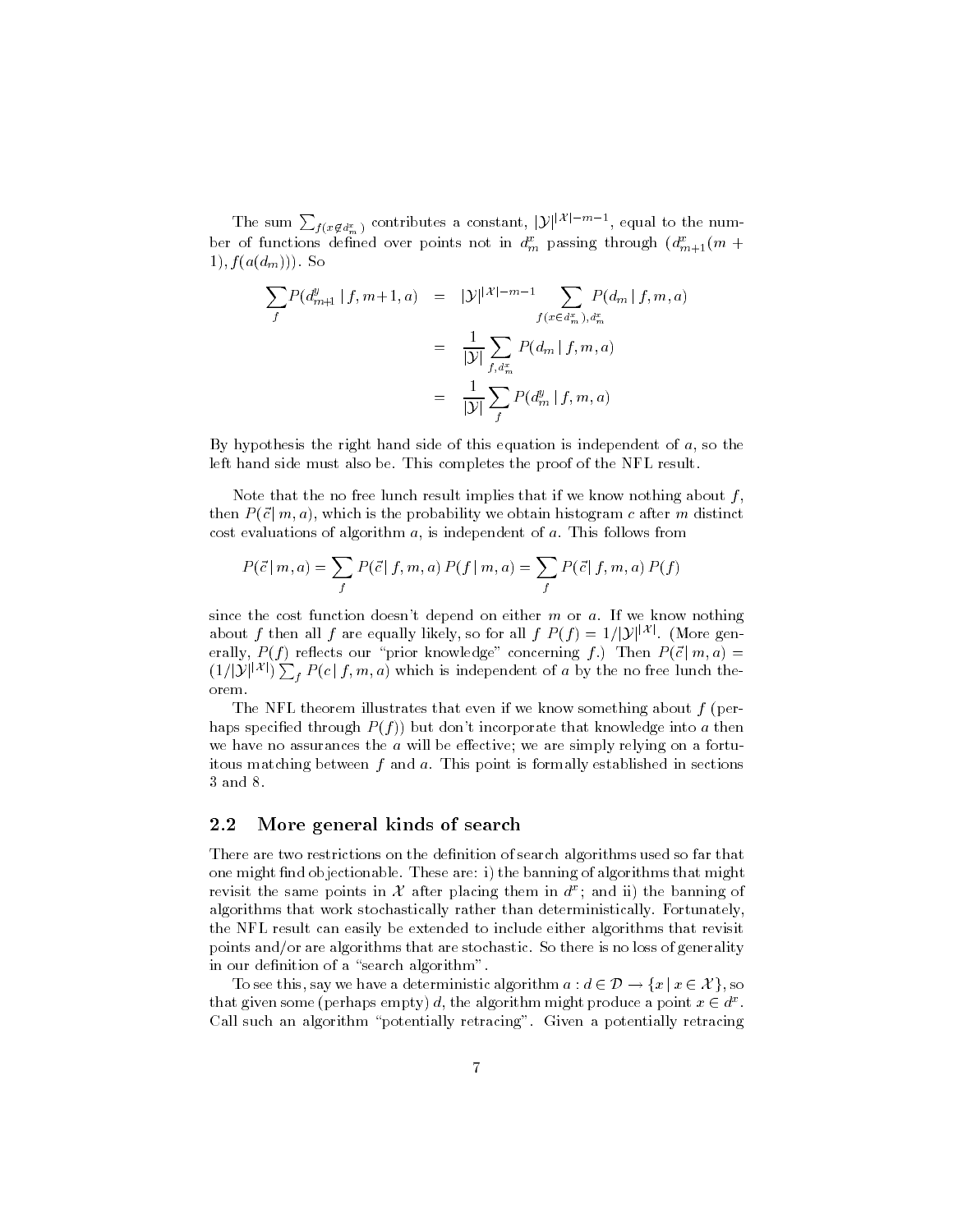algorithm  $a$ , produce a new algorithm  $a'$  by "skipping over all duplications" in the sequence of  $\{x, y\}$  pairs produced by the potentially retracing algorithm. Formally, for any d,  $a'(d)$  is defined as the first x value from the sequence  $\{a(\emptyset), a(d), a(a(d)), \ldots\}$  that is not contained in  $d^x$ . So long as the original algorithm a can not get stuck forever in some subset of  $d$ , we can always produce such an  $a'$  from  $a$ . (We can find no reason to design one's algorithm to not have an "escape mechanism" that ensures that it can not get stuck forever in some subset of d.) We will say that  $a'$  is a "compacted" version of a.

Now any two compacted algorithms are "search algorithms" in the sense the term is used in the previous subsection Therefore they obey the NFL result of that subsection. So the NFL result in Eq.  $(1)$  holds even for potentially retracing algorithms, if we redefine 'm' in that equation to be the number of distinct points in the  $a<sup>2</sup>$  s produced by the algorithms, in question, and if we redene -c to be the histogram corresponding to those m distinct points

Moreover, our real-world cost in using an algorithm is usually set by the number of distinct evaluations of  $f(x)$ . So it makes sense to compare potentially retracing algorithms not by looking at the  $d$ 's they produce after being run the same number of times, but rather by looking at the  $d$ 's they produce after sampling  $f(x)$  the same number of times. This is consistent with using our

Note that the  $x$  at which a potentially retracing algorithm breaks out of a cycle might be stochastic (e.g simulated annealing). In this case the compacted version of the algorithm is still well-defined. Only rather than being deterministic, that compacted algorithm is stochastic. This brings us to the general issue of how to adapt our analysis to address stochastic search algorithms

Let  $\sigma$  be a stochastic non-potentially retracting algorithm. Formally, this means that  $\sigma$  is a mapping taking any d to a (d-dependent) distribution over X that equals zero for all  $x \in d^x$ . So  $\sigma$  can be viewed as a "hyper-parameter", specifying the function  $P(d_{m+1}^x(m+1) \,|\, d_m, \sigma)$  for all m and d.

Given this definition of  $\sigma$ , we can follow along with the derivation of the NFL result for deterministic algorithms, just with a replaced by  $\sigma$  throughout. Doing so, everything still holds. So that NFL result holds even for stochastic search algorithms. Therefore, by the same reasoning used to establish the no-free-lunch result for potentially retracing deterministic algorithms, the no-free-lunch result holds for potentially retracing stochastic algorithms.

### 3 A geometric interpretation

We can give a geometric interpretation of the no free lunch theorem by consid ering the space of possible cost functions The probability of obtaining some histogram -c given m distinct cost evaluations using algorithm a is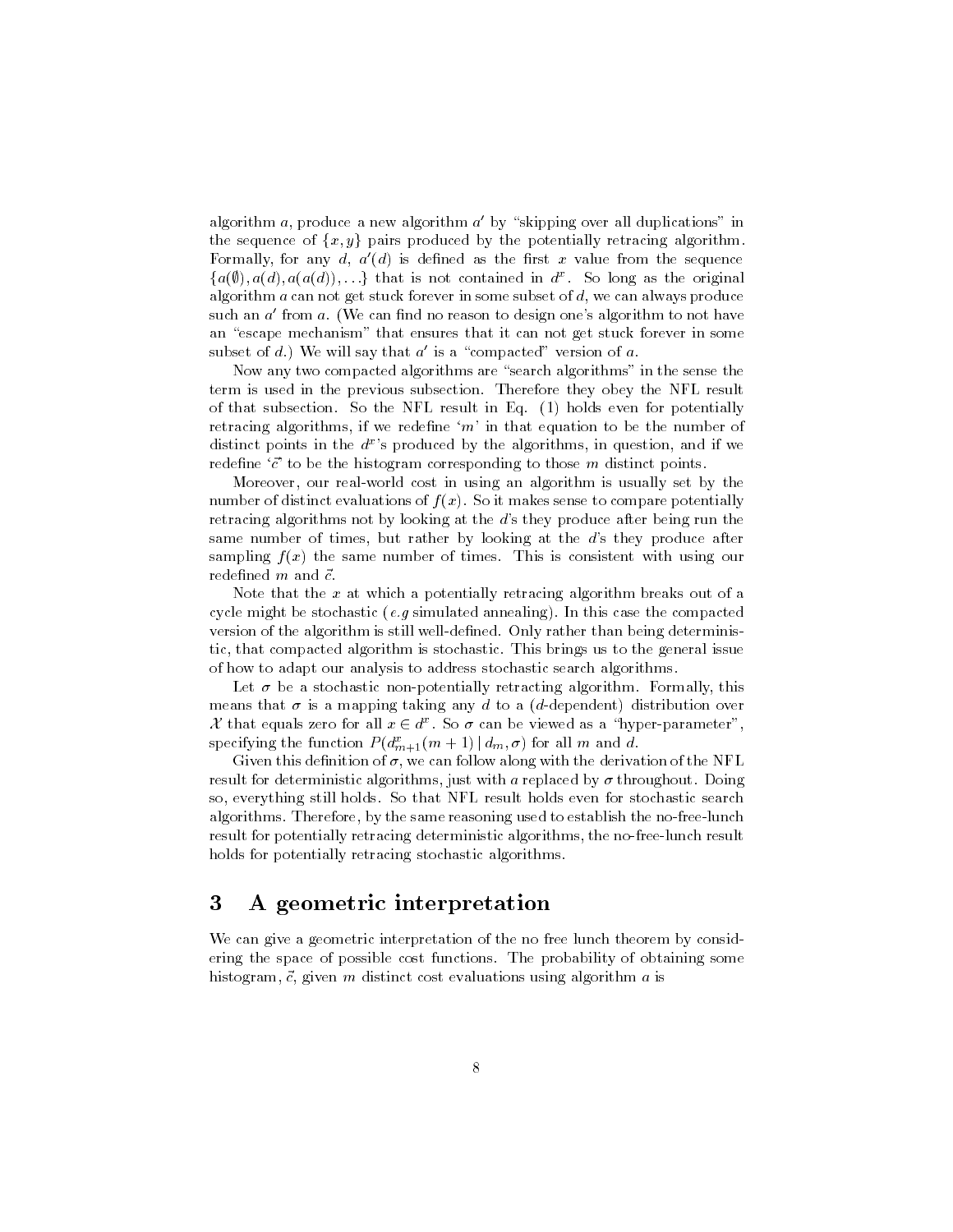$$
P(\vec{c} \mid m, a) = \sum_{f} P(\vec{c} \mid m, a, f) P(f).
$$

where  $P(f)$  is the prior probability that the optimization problem at hand has cost function  $f$ . We can view the right-hand side of this equality as an inner product in  $\mathcal{F}$ :

**Theorem**: Define the F-space vectors  $\vec{v}_{c,a,m}$  and  $\vec{p}$  by  $\vec{v}_{c,a,m}(f) \equiv P(c \mid m, a, f)$ and  $\vec{p}(f) \equiv P(f)$ . Then

$$
P(\vec{c} \mid m, a) = \vec{v}_{c,a,m} \cdot \vec{p} \tag{4}
$$

This is an important equation Any global knowledge you have about the properties of  $\rho$  and  $\rho$ -cost functions  $\rho$ -cost functions  $\rho$ -cannot p-into the prior p-into the prior p-into the prior p-into the p-into the p-into the p-into the p-into the p-into the p-into the p-into the p-into be viewed as fixed to the histogram you want to obtain (usually one with a low cost value), and  $m$  is given by the constraints on the time we have to run our optimization algorithm Thus the optimal algorithm is that which has the largest projection onto p-

Taking this geometric view, the no free lunch result that  $\sum_{f} P(\vec{c} | f, m, a)$ is independent of a has the simple interpretation that for a particular -c and m, all algorithms a have the same projection onto the diagonal, that is  $v_{c,a,m}$ .  $c = \cos(\psi, m)$ . For deterministic algorithms the components of  $v_{c,a,m}$  (i.e., the probabilities that algorithm a gives histogram  $\alpha$  after mass  $\alpha$  after mass  $\alpha$ distinct cost evaluations) are all either 0 or 1 so the no free lunch result also implies  $\sum_{f} P^{2}(\vec{c} \mid m, a, f) = cst(\vec{c}, m)$ . Geometrically, this means that the length of the state of a state of a state of a state of a state of a state of a state of a state of a state of a state

the same lie on a constant same length and lie on a constant with constant constant constants of the same constant projection onto 1. Decause the components or  $v_{c,a,m}$  are binary we might also view - value on the subset of the boolean hypercube having the same home. hamming distance from -

In Section we can calculate two quantities concerning the distribution of  $\Omega$ across vertices of this hypercube

### $\overline{4}$ Minimax distinctions between algorithms

The NFL theorem does not address minimax properties of search. For example, say were considering two deterministic algorithms a and a It may very well be that there exist cost functions f such that  $a_1$ 's histogram is much better (according to some appropriate quality measure) than  $a_2$ 's, but no cost functions for which the reverse is true. For the NFL theorem to be obeyed in such a scenario, it would have to be true that there are many more f for which  $a_2$ 's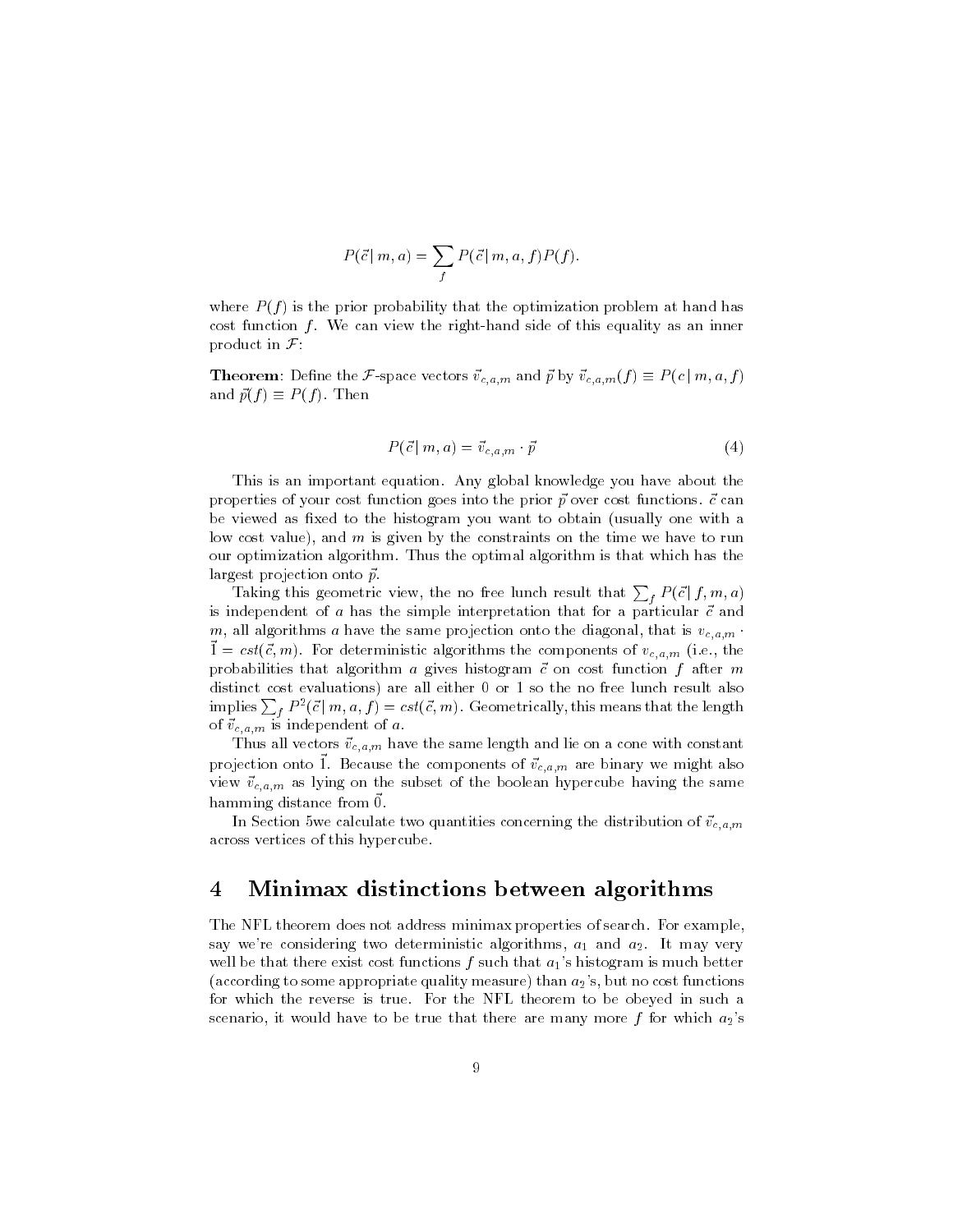algorithm is better than  $a_1$ 's than vice-versa, but it is only slightly better for all those f For such a scenario in a certain sense a has better minimax behavior than a  $\alpha$  that is a form and a badle and for a badly but none for which a doesn't a doesn't which a doesn't substantially worse than  $a_2$ .

It appears though that analyzing minimax properties of algorithms is sub stantially more difficult than analyzing average behavior (like in the NFL theorem). Presently, nothing at all is known about minimax behavior involving stochastic algorithms. In particular, it is not known if in some sense a stochastic version of a deterministic algorithm has better/worse minimax behavior than that deterministic algorithm. In fact, even if we stick completely to deterministic algorithms, only an extremely preliminary understanding of minimax issues has been reached

What we do know is the following. Consider the quantity

$$
\sum_{f} P_{d^{\,y}_{m,1},d^{\,y}_{m,2}}(z,z' \mid f,m,a_1,a_2),
$$

for deterministic algorithms a and a strongerministic algorithms a and a  $T$ such that it is both true that  $a_1$  produces a population with  $\mathcal Y$  components z and that  $a_2$  produces a population with Y components z'. In appendix B, it is proven that this quantity need not be symmetric under interchange of  $z$  and  $z$  :

<u> In general in general in group</u>

$$
\sum_{f} P_{d_{m,1}^Y, d_{m,2}^Y}(z, z' \mid f, m, a_1, a_2) \neq \sum_{f} P_{d_{m,1}^Y, d_{m,2}^Y}(z', z \mid f, m, a_1, a_2). \tag{5}
$$

This means that under certain circumstances, even knowing only the  $Y$  components of the populations produced by two algorithms run on the same (unknown)  $f$ , we can infer something concerning what algorithm produced each population.

Now consider the quantity

$$
\sum_{f} P_{C_1,C_2}(z,z' \mid f,m,a_1,a_2),
$$

again for deterministic algorithms a  $\mathbf{r}_1$  -mass  $\mathbf{r}_2$  . In this quantity is just the number of the number f such that it is both true that it is both true that a produces a histogram z and that a produces a produces a produces a produces a produces a produces a produces a produces a produces a produces a produces a produces a a histogram z It too need not be symmetric under interchange of z and z (see appendix  $\overline{D}$ ). This is a stronger statement then the asymmetry of  $a^+$  s statement, since any particular histogram corresponds to multiple populations.

Amongst other things, currently nothing is known about "how big a problem" these asymmetries are. All of the asymmetries arise when the set of  $X$ values a has visited overlaps with the those that a has visited Given such over the such overlaps of the such over and certain properties of how the algorithms generated the overlap, asymmetry arises. A precise specification of those "certain properties" is not yet in hand.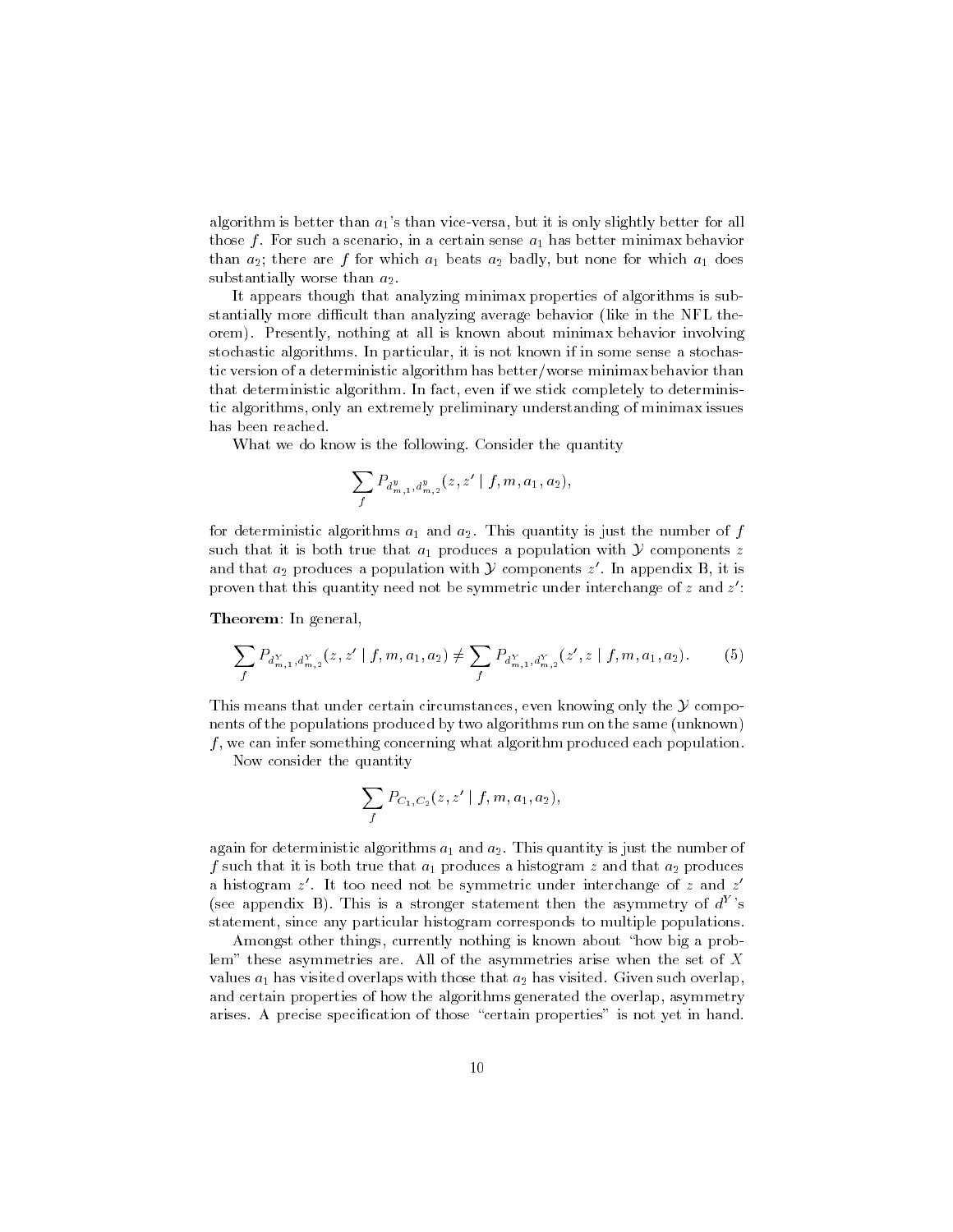Nor is it known how generic they are, i.e., for what percentage of pairs of algorithms they arise. Although such issues are easy to state (see appendix  $B$ ), it is not at all clear how best to answer them

Note that neither of these two results directly address issues like whether there are f such that  $a_1$ 's histogram is much better than  $a_2$ 's, but not vice-versa. To answer that involves looking over all pairs of histograms such that there is the same relative quality between both histograms

## 5 Information theoretic aspects of search

We first calculate the fraction of cost functions which give rise to a specific histogram -c using algorithm a with m distinct cost points This calculation allows us, for example, to answer the following question:

What fraction of cost functions will give a particular distribution of cost values after  $m$  distinct cost evaluations chosen by using a genetic algorithm?"

This may seem an intractable question but the NFL result allows us to answer it It does this because it means that the fraction is independent of the algorithm! So we can answer the question by using an algorithm for which the calculation is particularly easy

The algorithm we will use is one which visits points in  $\mathcal X$  in some canonical order say x x xm Recall that the histogram -c is specied by giving the The algorithm we will use is one which visits points in  $\mathcal X$  in some canonical order, say  $x_1, x_2, \ldots, x_m$ . Recall that the histogram  $\vec c$  is specified by giving the frequencies of occurrence, across the  $x_1, x_2, \ldots, x$ cost values

Now the number of f s giving the desired histogram under our specied algorithm is just the multinomial giving the number of ways of distributing the number of  $f$ 's giving the desired histogram under our specified<br>ast the multinomial giving the number of ways of distributing the<br> $\vec{c}$ . At the remaining  $|\mathcal{X}| - m$  points in  $\mathcal{X}$  the cost can assume any algorithm is just the<br>cost values in  $\vec{c}$ . At the<br>of the  $|\mathcal{Y}|$  f values.

It will be convenient to define  $\vec{\alpha} \equiv \frac{1}{m}\vec{c}$ . Note that this is invariant if the contents of all bins in -c are scaled by the same amount By the argument of the preceding paragraph the fraction we are in figure we are in figure we are in figure we are in figure we are in following:

Theorem- For any algorithm the fraction of cost functions that result in the historic contract the contract of the contract of the contract of the contract of the contract of the contract of the contract of the contract of the contract of the contract of the contract of the contract of the contract  $|\gamma| |\mathcal{X}| = m$ 

$$
\rho_f(\vec{\alpha}) = \frac{\binom{m}{c_1 c_2 \cdots c_{|\mathcal{Y}|}} |\mathcal{Y}|^{|\mathcal{X}| - m}}{|\mathcal{Y}|^{|\mathcal{X}|}} = \frac{\binom{m}{c_1 c_2 \cdots c_{|\mathcal{Y}|}}}{|\mathcal{Y}|^m}.
$$
\n(6)

accordingly f ( ) - in the entropy of - in the standard way the standard way by using Stirling's approximation to order  $\mathcal{O}(1/m)$ , which is valid when all of the  $c_i$  are large: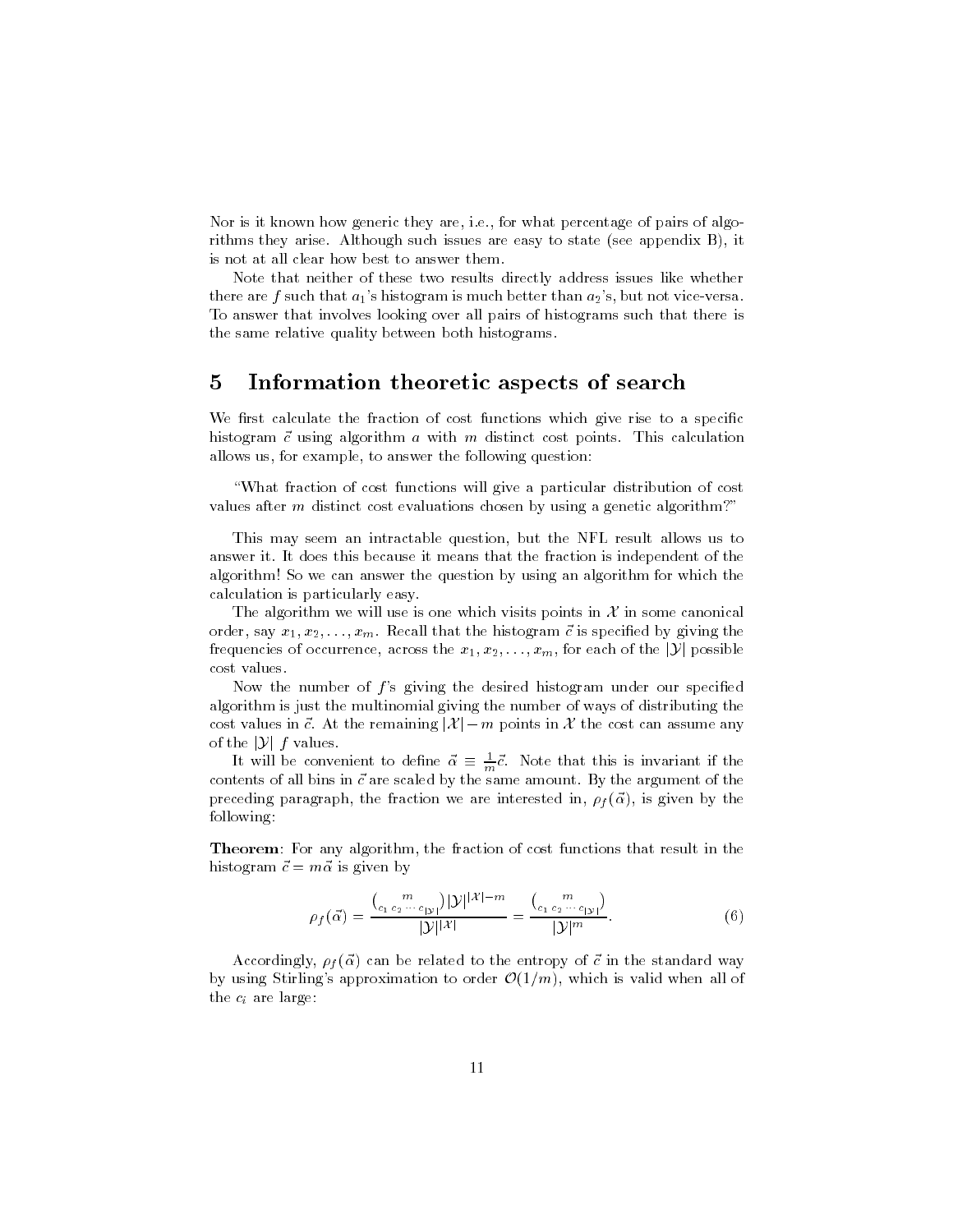$$
\ln \binom{m}{c_1 c_2 \cdots c_{|\mathcal{Y}|}} = m \ln m - \sum_{i=1}^{|\mathcal{Y}|} c_i \ln c_i + \frac{1}{2} \Big[ \ln m - \sum_{i=1}^{|\mathcal{Y}|} \ln c_i \Big]
$$
  
=  $m S(\vec{\alpha}) + \frac{1}{2} \Big[ (1 - |\mathcal{Y}|) \ln m - \sum_{i=1}^{|\mathcal{Y}|} \ln \alpha_i \Big]$ 

where  $S(\vec{\alpha}) = -\sum_{i=1}^{|\mathcal{Y}|} \alpha_i \ln \alpha_i$  is the entropy of the histogram  $\vec{c}$ . Thus for large where  $S(\vec{\alpha}) = -\sum_{i=1}^{|\mathcal{Y}|} \alpha_i \ln \alpha_i$  is the entropy of the histogram  $\vec{c}$ . Thus for large<br>enough  $m \ (m \gg |\mathcal{Y}|)$ , the fraction of cost functions is given by the following formula:

### Corollary-

$$
\rho_f(\vec{\alpha}) \approx C(m, |\mathcal{Y}|) \frac{e^{m S(\vec{\alpha})}}{\prod_{i=1}^{|\mathcal{Y}|} \alpha_i^{1/2}}.
$$
\n(7)

where  $C(m, |\mathcal{Y}|)$  is a constant depending only on m and  $|\mathcal{Y}|$ .

If some of the  $\vec{\alpha}_i$  are 0, Eq. (7) still holds, only with  $\cal Y$  redefined to exclude the y's corresponding to the zero-valued  $\vec{\alpha}_i$ . However  $\mathcal Y$  is defined, the normalization constant of Eq. ()) can be found by summing over all -  $\alpha$  and  $\alpha$ unit simplex The details of such a calculation can be found in the found in property in the found in  $\mathbb{P}^1$ 

We next turn to a related question:

"On a given vertex of  $f$ -space (i.e., for a given cost function), what is the fraction of all algorithms that give rise to a particular -c

For this question, the only salient feature of  $f$  is its histogram (formed by looking across all  $\mathcal{X}$  of cost values. Specify this histogram by  $\beta$ ; there are For this question, the only salient feature of f is its histogram<br>looking across all  $\mathcal{X}$ ) of cost values. Specify this histogram<br> $N_i = \beta_i |\mathcal{X}|$  points in  $\mathcal{X}$  for which  $f(x)$  has the *i*'th  $\mathcal{Y}$  value.

Call the fraction we are interested in  $p_{a|g}(\alpha, \beta)$ . It turns out that  $p_{a|g}(\alpha, \beta)$ arproximation to depend order the the Kullback Michael Michael Children of the Michael School and the Michael  $\rho$ . To see this, we start with the following intuitively reasonable result, formally proven in appendix A: proven in appendix A:<br> **Theorem**: For a given f with histogram  $\vec{N} = |\mathcal{X}|\vec{\beta}$ , the fraction of algorithms

that give rise to a model given by  $\alpha$  , and  $\alpha$  is given by  $\alpha$ 

$$
\rho_{\text{alg}}(\vec{\alpha}, \vec{\beta}) = \frac{\prod_{i=1}^{|\mathcal{Y}|} {N_i \choose c_i}}{{|N \choose m}}.
$$
\n(8)

The normalization factor in the denominator is simply the number of ways of selecting m cost values from  $\mathcal{X}.^1$ 

 $^1$ It can also be determined from the identity  $\sum_{\vec{c}}\delta(\sum_i c_i , m) \prod_i {N_i \choose c_i} = \bigl(\sum_i m_i \bigr)$  $\left(\sum_i N_i\right).$  $\sum_{i=1}^{n}$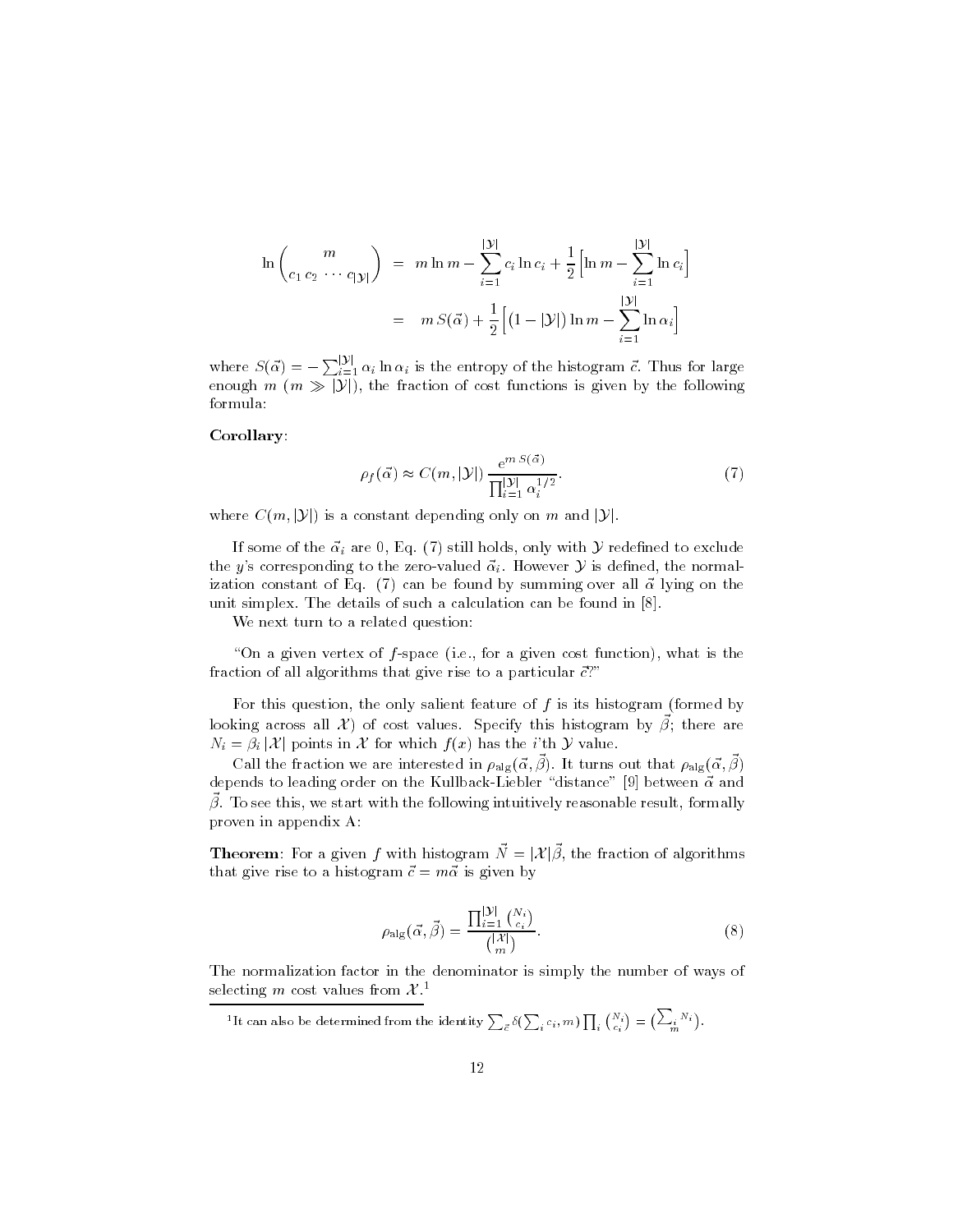The product of binomials can be approximated via Stirling's equation when both  $N_i$  and  $c_i$  are large:

$$
\ln \prod_{i=1}^{|\mathcal{Y}|} {N_i \choose c_i} = \sum_{i=1}^{|\mathcal{Y}|} N_i \ln N_i - c_i \ln c_i - (N_i - c_i) \ln(N_i - c_i) + \ln N_i -\ln(N_i - c_i) - \ln c_i.
$$

We assume  $c_i/N_i \ll 1$ , which is reasonable when  $m \ll |\mathcal{X}|$ . So using the expansion  $\ln(1-z) = -z - z^2/2 - \ldots$ , to second order in  $c_i/N_i$  we have

$$
\ln \prod_{i=1}^{|\mathcal{Y}|} {N_i \choose c_i} = \sum_{i=1}^{|\mathcal{Y}|} c_i \ln \left( \frac{N_i}{c_i} \right) - \frac{1}{2} \ln c_i + c_i
$$

$$
- \frac{c_i}{2N_i} \left( c_i - 1 + (c_i - \frac{1}{2}) \left( \frac{c_i}{N_i} \right)^2 + \cdots \right)
$$
  
In terms of  $\vec{\alpha}$  and  $\vec{\beta}$  we finally obtain (using  $m/|\mathcal{X}| \ll 1$ )

$$
\ln \prod_{i=1}^{|\mathcal{Y}|} \binom{N_i}{c_i} = m D_{KL}(\vec{\alpha}, \vec{\beta}) + m + |\mathcal{Y}| \ln(\frac{m}{|\mathcal{X}|})
$$

$$
- \sum_{i=1}^{|\mathcal{Y}|} \frac{1}{2} \ln(\alpha_i m) + \frac{m}{2|\mathcal{X}|} (\frac{\alpha_i}{\beta_i}) (1 - \alpha_i m + \cdots),
$$
  
where  $D_{KL}(\vec{\alpha}, \vec{\beta}) \equiv -\sum_i \alpha_i \ln(\beta_i/\alpha_i)$  is the Kullbeck-Liebler distance between

the distributions  $\alpha$  and  $\rho$ .

Thus the fraction of algorithms is given by the following-

### Corollary-

$$
\rho_{\rm alg}(\vec{\alpha}, \vec{\beta}) \approx C(m, |\mathcal{X}|, |\mathcal{Y}|) \frac{\mathrm{e}^{-m D_{KL}(\vec{\alpha}, \vec{\beta})}}{\prod_{i=1}^{|\mathcal{Y}|} \alpha_i^{1/2}}.
$$
\n(9)

where the constant C depends only on  $m$ ,  $|\mathcal{X}|$ , and  $|\mathcal{Y}|$ .

as before C can be calculated by summing - calculated milliplexies

## Measures of algorithm performance

In this section we calculate certain "benchmark" performance measures that allow us to assess the efficacy of any search algorithm.

Consider the case where low cost is preferable to high cost Then in general we are interested in  $P(\min(\vec{c}) > \epsilon | f, m, a)$ , which is the probability that the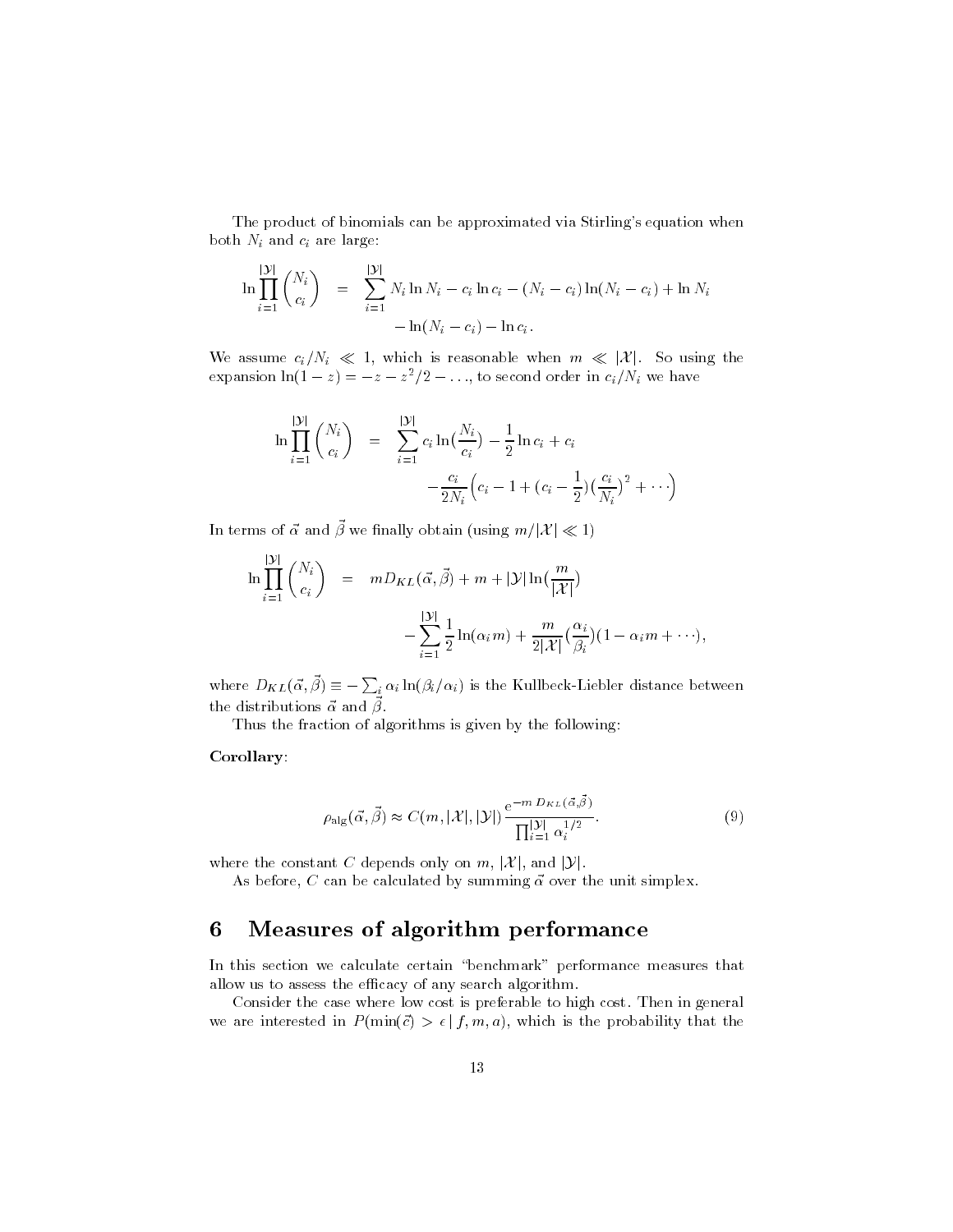minimum cost an algorithm a finds in m distinct evaluations is larger than  $\epsilon$ . given that the cost function is  $f$ . We consider three measures of an algorithm's performance that are related to this conditional probability-

- i) The first measure is the average of this probability over all cost functions.
- ii) The second is the form this conditional probability takes for the random algorithm, whose behavior is uncorrelated with the cost function.
- iii) The third is the fraction of algorithms which, for a particular  $f$  and  $m$ ,

These measures give us benchmarks which all truly "intelligent" algorithms should surpass when used in the real world any algorithm that doesnt surpass them is doing a very poor job uld surpass when used in the real world; any algorithm that doesn't surpass<br>m is doing a very poor job.<br>Recall that there are |Y| distinct cost values. With no loss of generality

assume that i so cost values equals if So cost values run from a minimum of the c Recall that there are  $|\mathcal{Y}|$  distinct cost values assume the *i*'th cost values equals *i*. So cost to a maximum of  $|\mathcal{Y}|$  in integer increments.

The first of our two benchmarks measures is

$$
\frac{\sum_{f} P(\min(\vec{c}) > \epsilon | f, m, a)}{\sum_{f} 1} = \frac{\sum_{d_{m}, f} P(\min(d_{m}^{y}) > \epsilon | d_{m}^{y}) P(d_{m}^{y} | f, m, a)}{|\mathcal{Y}|^{|\mathcal{X}|}} \tag{10}
$$

where in the last line we have marginalized over y values of populations of size m and noted that  $\min(c) = \min(d_m^y)$ .

Now consider  $\sum_{f} P(d_{m}^{y} \mid f, m, a).$  The summand equals 0 or 1 for all  $f$  and deterministic  $a$ . In particular, it equals 1 if the following conditions are met

i)  $f(d_m^x(1)) = d_m^y(1)$ 

 $\sim 10$ 

- $iij$   $j$  ( $a_{m}$ (1)]) =  $a_{m}^{s}$ (2)
- iii)  $J(u[a_m(1), a_m(2)]) = a_m^s(3)$

These restrictions will always fix the value of  $f(x)$  at exactly m points. f is completely free at all other points Therefore

other points. Therefore  
\n
$$
\sum_{f} P(d_m^y | f, m, a) = |\mathcal{Y}|^{|\mathcal{X}| - m}.
$$

Using this result in Eq.  $(10)$  we find

$$
\sum_{f} P(\min(\vec{c}) > \epsilon | f, m) = \frac{1}{|\mathcal{Y}|^{m}} \sum_{d_m^y} P((\min(d_m^y) > \epsilon | d_m^y))
$$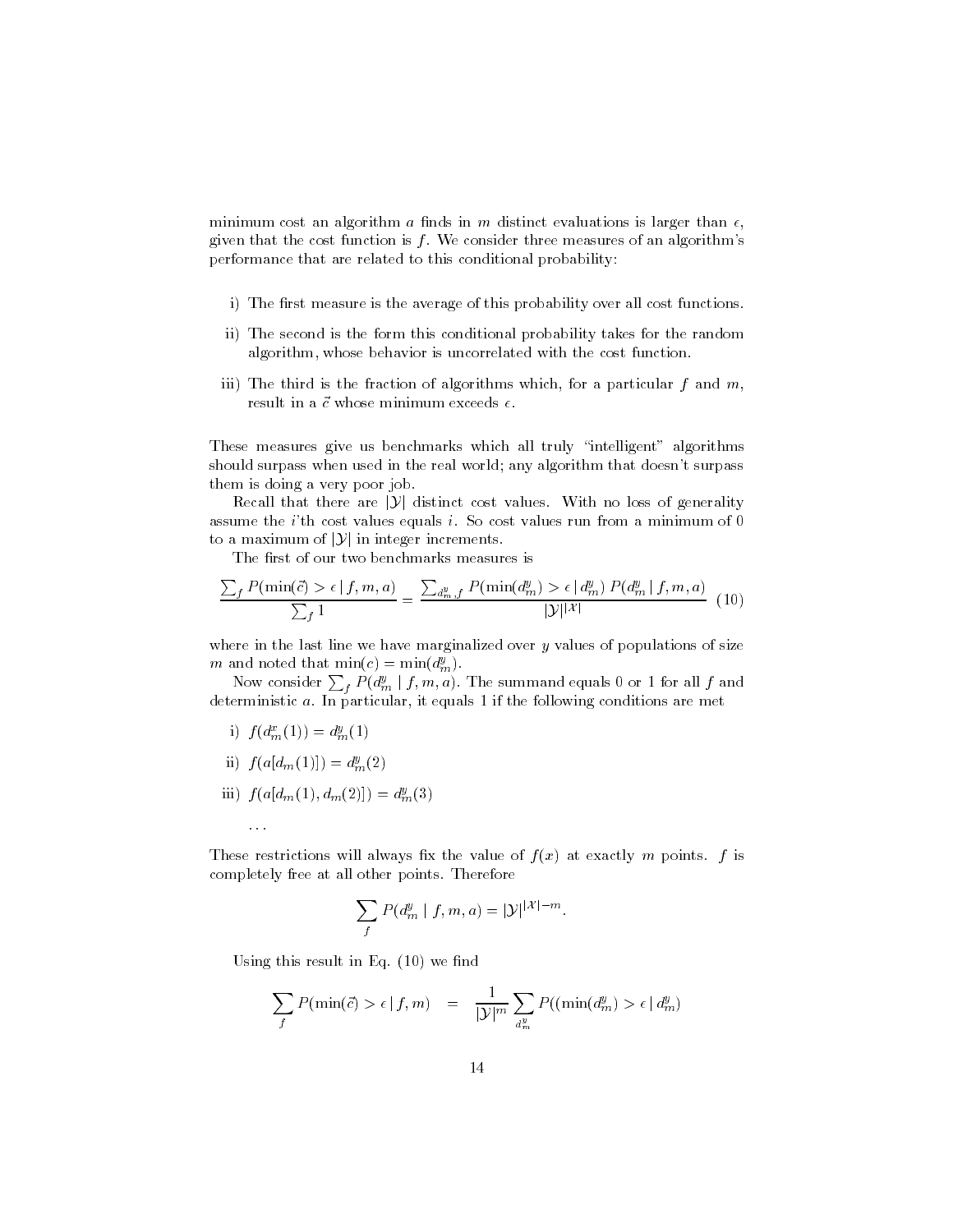$$
= \frac{1}{|\mathcal{Y}|^m} \sum_{\substack{d_m^y \ni \min(d_m^y) > \epsilon}} 1
$$

$$
= \frac{1}{|\mathcal{Y}|^m} (|\mathcal{Y}| - \epsilon)^m.
$$

This establishes the following:

Theorem-

$$
\sum_{f} P(\min(\vec{c}) > \epsilon | f, m) = \gamma^{m}(\epsilon). \tag{11}
$$

where  $\gamma(\epsilon) \equiv 1 - \epsilon / |\mathcal{Y}|$  is the fraction of cost lying above  $\epsilon$ .

In a real world scenario, unless one's algorithm has its best-cost-so-far drop faster than this, there is no sense in which that algorithm is well-suited to searching the cost function at hand. The algorithm is doing no better than one would expect it to for a randomly chosen cost function.

Next we calculate the expected minimum of the cost values in the pop ulation as a function of m for the random algorithm,  $\tilde{a}$ , which picks points in  $X$  completely randomly, using no information from the current population. Marginalizing over histograms -c the performance of a is

$$
P(\min(\vec{c}) \ge \epsilon \mid f, m, \tilde{a}) = \sum_{\vec{c}} P(\min(\vec{c}) \ge \epsilon \mid \vec{c}) P(\vec{c} \mid f, m, \tilde{a})
$$

Now  $P(\vec{c} \mid f, m, \tilde{a})$  is the probability of obtaining histogram  $\vec{c}$  in m random  $\alpha$  and  $\alpha$  are the function function form the can be viewed as the  $\alpha$ definition of  $\tilde{a}$ .) This probability has been calculated previously as  $\frac{\prod_{i=1}^{|\mathcal{Y}|} {N_i \choose i}}{\ell^{\mathcal{Y}(\mathcal{Y})}}$ .  $\binom{|\mathcal{A}|}{m}$ So

$$
P(\min(\vec{c}) \ge \epsilon | f, m, \tilde{a}) = \frac{1}{\binom{|\mathcal{X}|}{m}} \sum_{c_1=0}^m \cdots \sum_{c_{|\mathcal{Y}|}=0}^m \delta(\sum_{i=1}^{|\mathcal{Y}|} c_i, m) P(\min(\vec{n}) > \epsilon | \vec{c})
$$

$$
\times \prod_{i=1}^{|\mathcal{Y}|} \binom{N_i}{c_i}
$$

$$
= \frac{1}{\binom{|\mathcal{X}|}{m}} \sum_{c_\epsilon=0}^m \cdots \sum_{c_{|\mathcal{Y}|}=0}^m \delta(\sum_{i=\epsilon}^{|\mathcal{Y}|} c_i, m) \prod_{i=\epsilon}^{|\mathcal{Y}|} \binom{N_i}{c_i}
$$

$$
= \frac{\binom{\sum_{i=\epsilon}^{|\mathcal{Y}|} N_i}{m}}{\binom{|\mathcal{X}|}{m}}
$$
 (see footnote one)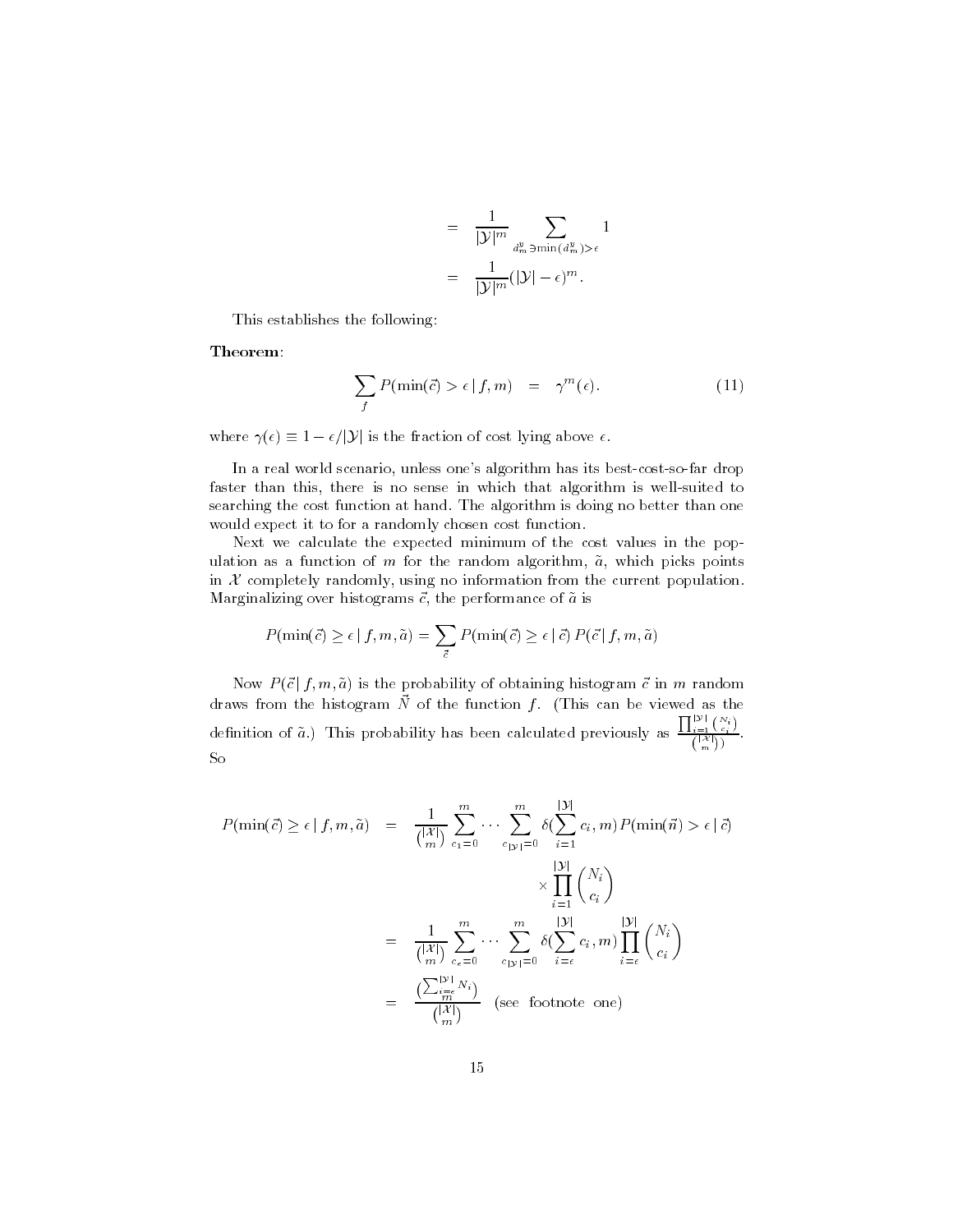$$
= \frac{\binom{\Gamma(\epsilon)|\mathcal{X}|}{m}}{\binom{|\mathcal{X}|}{m}}
$$
\n(12)

This establishes the following-

Theorem- For the random algorithm a

the random algorithm 
$$
\tilde{a}
$$
,  
\n
$$
P(\min(\vec{c}) \ge \epsilon | f, m, \tilde{a}) = \prod_{i=0}^{m-1} \frac{\Gamma(\epsilon) - i/|\mathcal{X}|}{1 - i/|\mathcal{X}|}.
$$
\n(13)

where  $\Gamma(\epsilon) = \sum_{i=0}^{\mathcal{V}} N_i / |\mathcal{X}|$  is the fraction of points in  $\mathcal{X}$  for which  $f(x) \geq \epsilon$ . Exercise  $\Gamma(\epsilon) \equiv \sum_{i=\epsilon}^{|\mathcal{Y}|} N_i/|\mathcal{X}|$  is the fraction of points in  $\mathcal{X}$ <br>To first order in  $1/|\mathcal{X}|$  this gives the following result:

### Corollary-

$$
P(\min(c) > \epsilon \mid f, m, \tilde{a}) = \Omega^m(\epsilon) \left( 1 - \frac{m(m-1)(1 - \Omega(\epsilon))}{2\Omega(\epsilon)} \frac{1}{|\mathcal{X}|} + \ldots \right). \tag{14}
$$

This equation provides a useful benchmark against which any algorithm may be compared. Note in particular that for many cost functions cost values are distributed Gaussianly For such a case if the mean and variance of the are distributed Gaussianly. For such a case, if the mean and variance of the<br>Gaussian are  $\mu$  and  $\sigma$  respectively, then  $\Omega(\epsilon) = \text{erfc}((\epsilon - \mu)/\sqrt{2}\sigma)/2$ , where erfc is the complimentary error function

Finally, to calculate the third performance measure, note that for fixed  $f$ and m, for any (deterministic) algorithm a,  $P(\vec{c} > \epsilon | f, m, a)$  is either 1 or 0. Therefore the fraction of algorithms which result in a -c which result in a -c whose minimum exceeds  $\mathbf{m}$  $\epsilon$  is given by

$$
\frac{\sum_{a} P(\min(\vec{c}) > \epsilon \mid f, m, a)}{\sum_{a} 1}.
$$

 $\sum_{\vec{c}} P(\min(\vec{c}) > \epsilon | \vec{c})$   $\sum_{a} P(\vec{c} | f, m, a)$ . However the ratio of this quantity  $\mathbf{E}$  -companion in terms of  $\mathbf{E}$  -companion as a rewrite the numerator of this ratio as a rewrite this ratio as a rewrite this ratio as a rewrite this ratio as a rewrite this ratio as a rewrite this ratio as a rew to  $\sum_a 1$  is exactly what we calculated when we evaluated measure ii) (see the beginning of the argument deriving Eq.  $(13)$ ). This establishes the following:

Theorem- For xed f and m the fraction of algorithms which result in a -c whose minimum exceeds  $\epsilon$  is given by the quantity on the right-hand sides of Eqs.  $(13)$  and  $(14)$ .

So in particular, consider the scenario where, when evaluated for  $\epsilon$  equal to the minimum of the -c produced in a particular run of your algorithm the quantity given in Eq.  $(14)$  is less than  $1/2$ . For such a scenario, your algorithm has done worse than over half of all search algorithms, for the f and m at hand.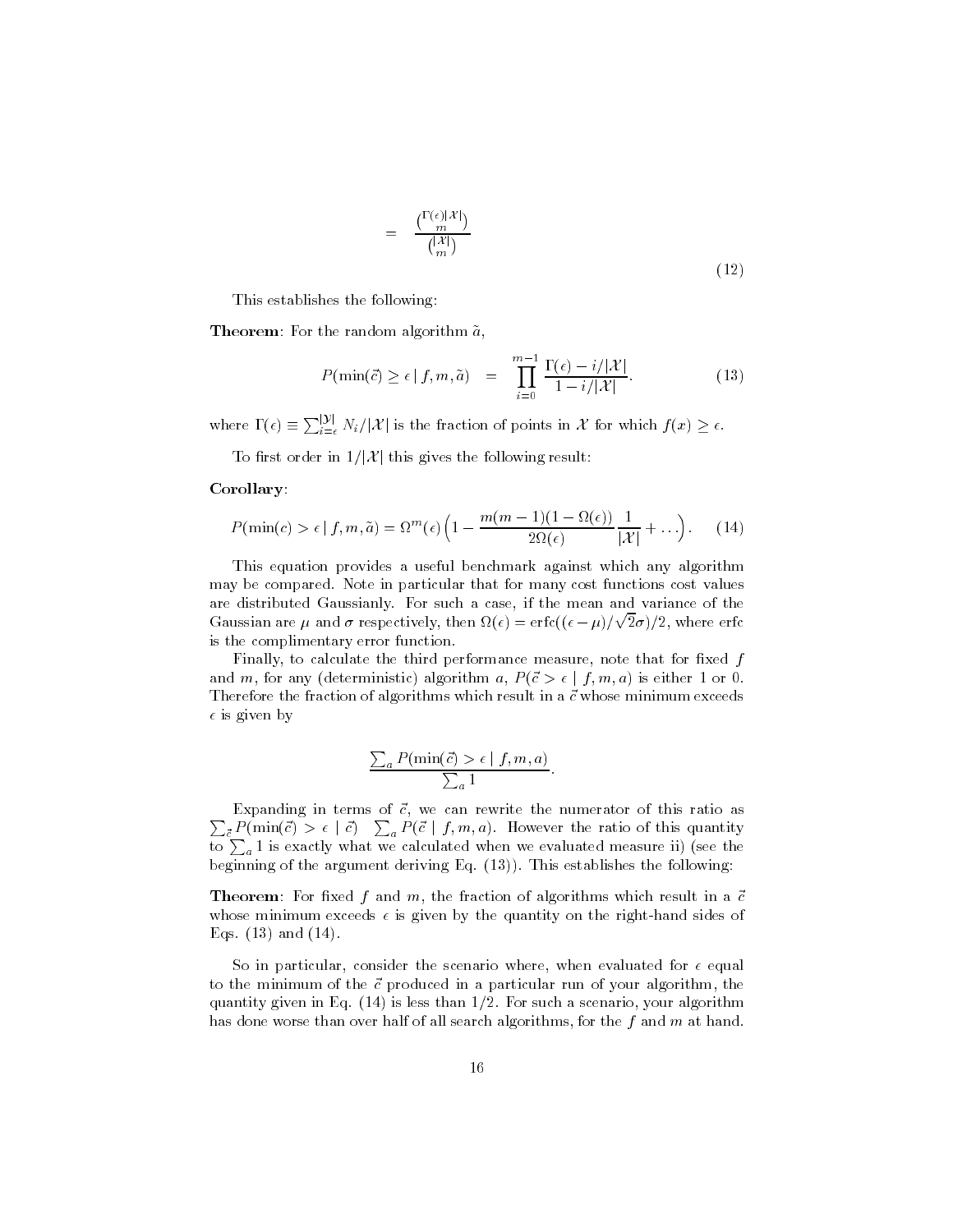#### $\overline{7}$ Time-dependent cost functions

Here we establish a set of no free lunch results for a certain class of time dependent cost functions The timedependent functions we are concerned with start with an initial cost function that is present when we sample the first  $x$ value Then just before the beginning of each subsequent iteration of the search algorithm, the cost function is deformed to a new function, as specified by the value. Then just before the beginning of each subsequent iteration of the search algorithm, the cost function is deformed to a new function, as specified by the mapping  $T : \mathcal{F} \times \mathcal{N} \to \mathcal{F}$ .<sup>2</sup> We write the function  $\bf{1}$  is a finite as first assume that at each step is a bijection of the step in the step in the step in the step in the step in the step in the step in the step in the step in the step in the step in the step in the s between  $\mathcal F$  and  $\mathcal F$ . (Note the mapping induced by T from  $\mathcal F$  to  $\mathcal F$  can vary with the iteration number.) If this weren't the case, the evolution of cost functions could narrow in on a region of  $f$ 's for which some algorithm, "by luck" as it were, happens to sample x values that lie near the extremizing  $x$ .

One difficulty with analyzing time-dependent cost functions is how to assess the quality of the search algorithm. In general there are two histogrambased schemes, involving two different populations of  $y$  values. As before, the population  $d_m^y$  is an ordered set of y values corresponding to the x values in  $d_m^x$ . The particular y value in  $d_m^y$  matching a particular x value in  $d_m^x$  is given by the cost function that was present when  $x$  was sampled. In contrast, the population  $D_m^y$  is defined to be the y values from the *present* cost function for each of the x values in  $d_m^x$ . Formally if  $d_m^x = \{d_m^x(1), \cdots, d_m^x(m)\}$ then we have  $d_m^y = \{f_1(d_m^x(1)), \cdots, T_{m-1}(f_{m-1})(d_m^x(m))\}$ . Similarly, we have  $D_m^y = \{T_{m-1}(f_{m-1})(d_m^x(1)), \cdots, T_{m-1}(f_{m-1})(d_m^x(m))\}.$ 

In some situations it may be that the members of the population "live" for a long time, on the time scale of the evolution of the cost function. In such situations it may be appropriate to judge the quality of the search algorithm with the histogram induced by  $D_m^y$ ; all those previous elements of the population are still alive, and therefore their (current) fitness is of interest. On the other hand, if members of the population live for only a short time on the time scale of evolution of the cost function one may instead be concerned with things like how well the living member(s) of the population track the changing cost function. In that kind of situation, it may make more sense to judge the quality of the search algorithm with the histogram induced by  $d_m^y$ .

Here we derive NFL results for both criteria In analogy with the NFL theorem, we wish to average over all possible ways a cost function may be time-dependent, i.e., we wish to avenge over all T (rather than over all  $f$ , as in the NFL theorem). So consider the sum  $\sum_{T} P(\vec{c} \mid, f_1, T, m, a)$  where  $f_1$  is the initial cost function Note rst that since T only kicks in for m and since f is xed there are a priori distinctions between algorithms as far as far as far as far as far as far as far as far as far as far as far as far as far as far as far as far as far as far as far as far as far as far a the first member of the population is concerned. So consider only histograms constructed from those elements of the population beyond the first. We will

<sup>&</sup>lt;sup>2</sup>An obvious restriction would be to require that T doesn't vary with time, so that it is a mapping simply from  $\mathcal F$  to  $\mathcal F$ . An analysis for T's limited this way is beyond the scope of this paper however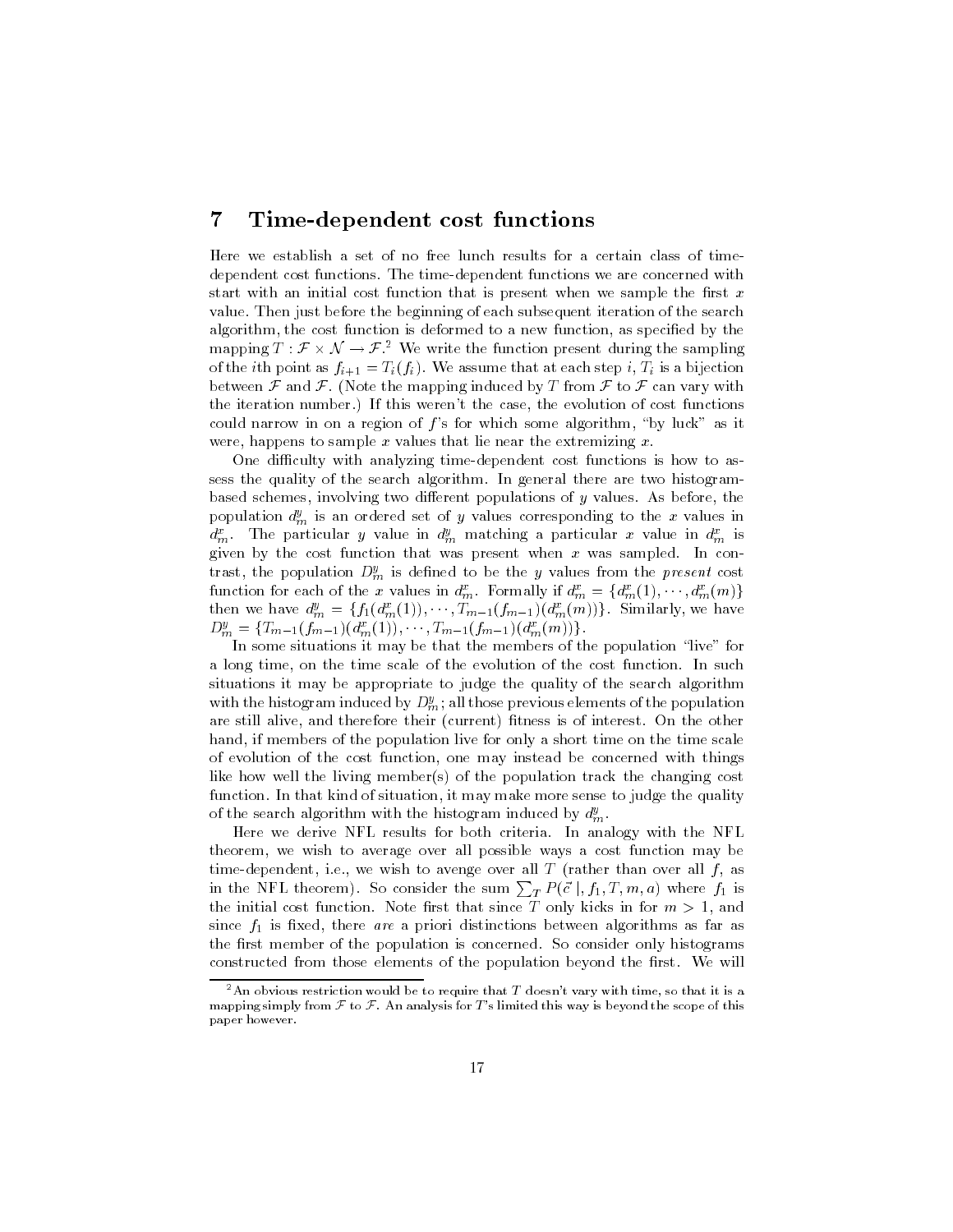prove the following:

 $T$  and a and initial cost functions functions functions functions functions functions functions functions functions functions functions functions functions functions functions functions functions functions functions func

$$
\sum_{T} P(\vec{c} | f_1, T, m, a_1) = \sum_{T} P(\vec{c} | f_1, T, m, a_2).
$$
 (15)

We will show that this results holds whether c is constructed from  $a_m^s$  or from  $D_m^y$ . In analogy with the proof of the NFL theorem, we will do this by establishing the *a*-independence of  $\sum_{T} P(\vec{c} \,|\, f, T, m, a)$ .

We will begin by replacing each  $\overline{T}$  in the sum with a set of cost functions,  $f_i$ , one for each iteration of the algorithm. To do this, we start with the following:

$$
\sum_{T} P(\vec{c} | f, T, m, a) = \sum_{T} \sum_{d_m^x} \sum_{f_2 \cdots f_m} P(\vec{c} | \vec{f}, d_m^x, T, m, a)
$$
  

$$
= \sum_{d_m^x} \sum_{f_2 \cdots f_m} P(\vec{c} | \vec{f}, d_m^x | f_1, T, m, a)
$$
  

$$
= \sum_{d_m^x} \sum_{f_2 \cdots f_m} P(\vec{c} | \vec{f}, d_m^x) P(d_m^x | \vec{f}, m, a)
$$
  

$$
\times \sum_{T} P(f_2 \cdots f_m | f_1, T, m, a),
$$

where we have indicated the sequence of cost functions,  $f_i$ , by the vector  $f =$  $(f_1,\ldots,f_m).$ 

Next we decompose the sum over all possible  $T$  into a series of sums. Each sum in the series is over the values  $T$  can take for one particular iteration of the algorithm More formally using  $f \circ f : I \to \{f \circ f\}$  , we write

$$
\sum_{T} P(\vec{c} | f, T, m, a) = \sum_{d_m^x} \sum_{f_2 \cdots f_m} P(\vec{c} | \vec{f}, d_m^x) P(d_m^x | \vec{f}, m, a)
$$

$$
\times \sum_{T_1} \delta(f_2, T_1(f_1)) \cdots \sum_{T_{m-1}} \delta(f_m, T_{m-1}(T_{m-2}(\cdots T_1(f_1))))
$$

(Note that  $\sum_{T} P(\vec{c} | f, T, m, a)$  is independent of the values of  $T_{i > m-1}$ , so we can absorb those values into an overall *a*-independent proportionality constant.)

. The indicate the intermost sum over  $\mathbb{F}_t$  is some sum of the some some  $\mathbb{F}_t$  . Then  $\mathbf{u} = \mathbf{u}$  the outer sum indices  $\mathbf{u} = \mathbf{u}$  $T_{m-1}(T_{m-2}(\cdots T_1(f_1)))$  is just some fixed cost function. Accordingly the innermost sum over  $T_{m-1}$  is simply the number of bijections of F that map that  $T_{m-1}(T_{m-2}(\cdots T_1(f_1)))$  is just some fixed cost function. Acconverses to form  $T_{m-1}$  is simply the number of bijections of  $\mathcal F$  fixed cost function to  $f_m$ . This is just a constant,  $(|\mathcal F|-1)!$ .

 $\mathcal{S}$  arrive at the Tm-s and arrive at the Tm-s and arrive at the Tm-s and arrive at the Tm-s arrive at the Tm-s and arrive at the Tm-s and arrive at the Tm-s and arrive at the Tm-s and arrive at the Tm-s and arrive at

$$
\sum_{T} P(\vec{c} \mid f, T, m, a_1) \propto \sum_{d_m^x} \sum_{f_2 \cdots f_m} P(\vec{c} \mid \vec{f}, d_m^x) P(d_m^x \mid \vec{f}, m, a)
$$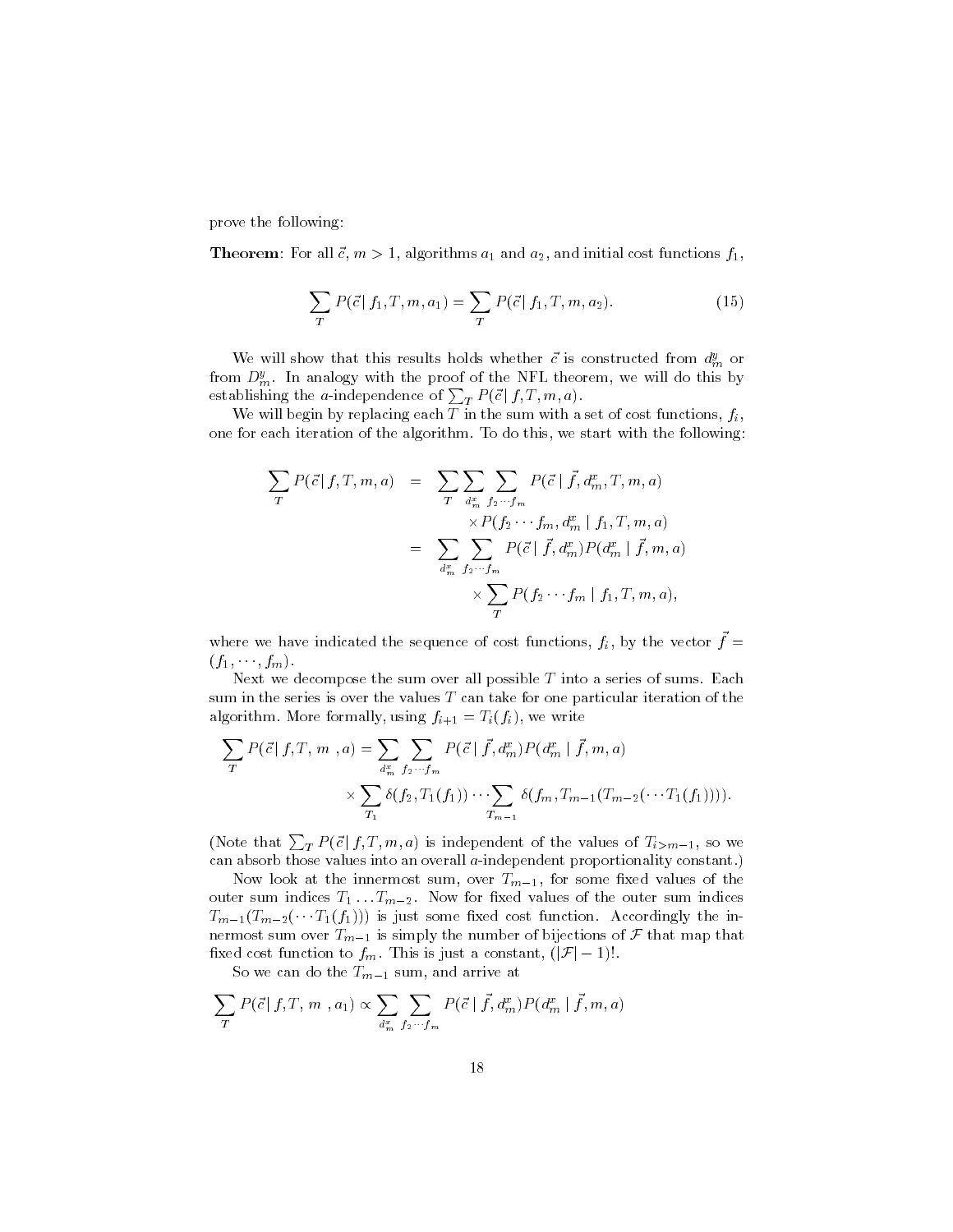$$
\times \sum_{T_1} \delta(f_2, T_1(f_1)) \cdots \sum_{T_{m-2}} \delta(f_{m-1}, T_{m-2}(T_{m-3}(\cdots T_1(f_1))))
$$

. In the sum over the sum over  $\mathbb{F}_H=\mathbb{F}_2$  in the exact same manner we just did  $\mathcal{L}$  in fact all the sums of  $\mathcal{L}$  the sums over all the sums over all the sums over  $\mathcal{L}$  and with

$$
\sum_{T} P(\vec{c} | f, T, m, a_1) \propto \sum_{d_m^x} \sum_{f_2 \cdots f_m} P(\vec{c} | \vec{f}, d_m^x) P(d_m^x | \vec{f}, m, a)
$$
  
= 
$$
\sum_{d_m^x} \sum_{f_2 \cdots f_m} P(\vec{c} | \vec{f}, d_m^x) P(d_m^x | f_1 \cdots f_{m-1}, m, a).
$$
 (16)

(In the last step we have exploited the statistical independence of  $d_m^x$  and  $f_m$ .)

To proceed further we must decide if we are interested in histograms formed from  $D_m^y$  or  $d_m^y$ . We begin with analysis of the  $D_m^y$  case. For this case  $P(\vec{c}\mid -1)$  $f, d_m^x = P(\vec{c} \mid f_m, d_m^x)$ , since  $D_m^y$  only reflects cost values from the last cost function,  $f_m$ . Plugging this in we get

$$
\sum_{T} P(\vec{c} \mid f, T, m, a_1) \propto \sum_{d_m^x} \sum_{f_2 \cdots f_{m-1}} P(d_m^x \mid f_1 \cdots f_{m-1}, m, a) \sum_{f_m} P(\vec{c} \mid f_m, d_m^x)
$$

The final sum over  $f_m$  is a constant equal to the number of ways of generating the histogram c from cost values drawn from  $f_m$ . This constant will involve the multinomial coefficient  $\binom{m}{c_1\cdots c_m}$  an **Service Contract Contract Contract** and some other factors The important point is the important point is the important point is the important point is  $\mathbf{I}$ that it is independent of the particular  $a_m$ . Because of this we can evaluate the sum over  $d_m^x$  and thereby eliminate the a dependence.

$$
\sum_{T} P(\vec{c} \mid f, T, m, a) \propto \sum_{f_2 \cdots f_{m-1}} \sum_{d_m^x} P(d_m^x \mid f_1 \cdots f_{m-1}, m, a) \propto 1
$$

This completes the proof of Eq for the case where -c is constructed from

 $D_m^y$ .<br>Next we turn the case where we are interested not in  $D_m^y$  but in  $d_m^y$ . This case is considerably more difficult since we can not simplify  $P(\vec{c} \mid f, d^x_m)$  and thus can not decouple the sums over  $f_i$ . Nevertheless, the NFL result still holds. To see this we begin by expanding Eq. (16) over possible  $d_m^y$  values.

$$
\sum_{T} P(\vec{c} \mid f, T, m, a) \propto \sum_{d_m^x} \sum_{f_2 \cdots f_m} \sum_{d_m^y} P(\vec{c} \mid d_m^y) P(d_m^y \mid \vec{f}, d_m^x)
$$

$$
\times P(d_m^x \mid f_1 \cdots f_{m-1}, m, a)
$$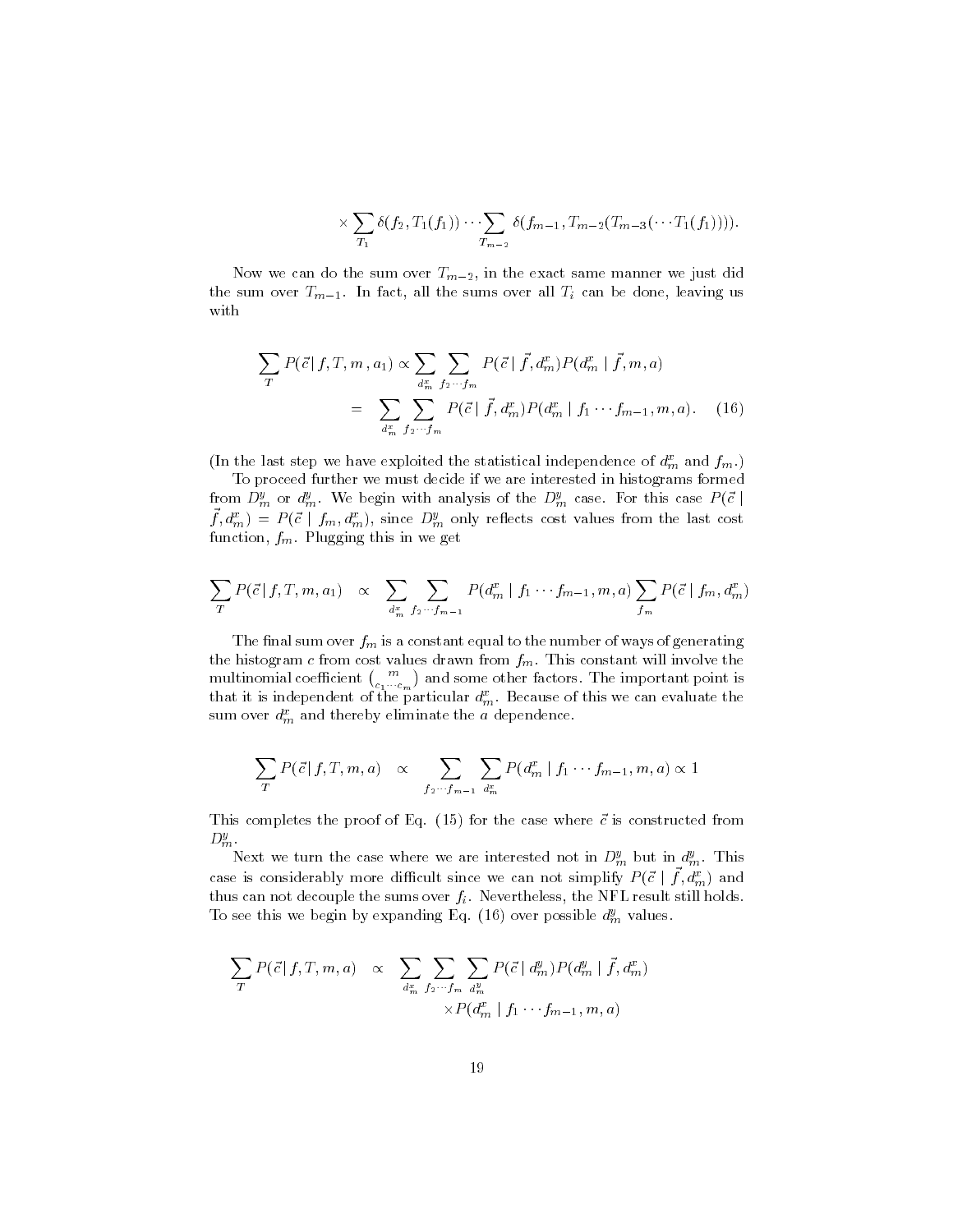$$
= \sum_{d_m^y} P(\vec{c} \mid d_m^y) \sum_{d_m^x} \sum_{f_2 \cdots f_m} P(d_m^x \mid f_1 \cdots f_{m-1}, m, a)
$$

$$
\times \prod_{i=1}^m \delta(d_m^y(i), f_i(d_m^x(i))) \tag{17}
$$

The sum over the inner-most cost function,  $f_m$ , only has an effect on the  $\delta(d_m^y(i), f_i(d_m^x(i)))$  term. So it contributes  $\sum_{f_m} \delta(d_m^y(m), f_m(d_m^x(m)))$ . This is The sum over the inner-mos<br>  $\delta(d_m^y(i), f_i(d_m^x(i)))$  term. So it constant, equal to  $|y|^{|X|-1}$ . W . We are left with

$$
\sum_{T} P(\vec{c} | f, T, m, a) \propto \sum_{d_m^y} P(\vec{c} | d_m^y) \sum_{d_m^x} \sum_{f_2 \cdots f_{m-1}} P(d_m^x | f_1 \cdots f_{m-1}, m, a)
$$

$$
\times \prod_{i=1}^{m-1} \delta(d_m^y(i), f_i(d_m^x(i))).
$$

The sum over  $d_m^x(m)$  is now trivial, so we have

<sup>X</sup> P c <sup>j</sup> f T m a <sup>X</sup> <sup>d</sup> ym <sup>P</sup> c <sup>j</sup> d ym <sup>X</sup> dxm <sup>X</sup> dxmm-<sup>X</sup> ffm <sup>P</sup> d xm <sup>j</sup> f fm- m a mY-i d ymi fid xmi

Now note that the above equation is of the exact same form as Eq.  $(17)$ , only with a remaining population of size  $m-1$  rather than m. Consequently, in an exactly analogous manner to the scheme we used to evaluate the sums over  $f_m$  and  $a_m^m$  (*m*) that existed in Eq. (17), we can evaluate our sums over  $f_{m-1}$ and  $d_m^x(m-1)$ . Doing so simply generates more *a*-independent proportionality constants. Continuing in this manner, we evaluate all the sums over the  $f_i$  and arrive at

$$
\sum_{T} P(\vec{c} \mid f, T, m, a_1) \propto \sum_{d_m^y} P(\vec{c} \mid d_m^y) \sum_{d_m^x(1)} P(d_m^x(1) \mid m, a) \, \delta(d_m^y(1), f_1(d_m^x(1))).
$$

Now there is still algorithm-dependence in this result. However it is a trivial dependence; as previously discussed, it arises completely from how the algorithm selects the first x point in its population,  $d_m^x(1)$ . Since we consider only those points in the population that are generated subsequent to the first, our result says that there is no distinctions between algorithms. (Alternatively, we could consider all points in the population, even the first, and still get an NFL result, if in addition to summing over all T we sum over all  $f_1$ .) So even in the case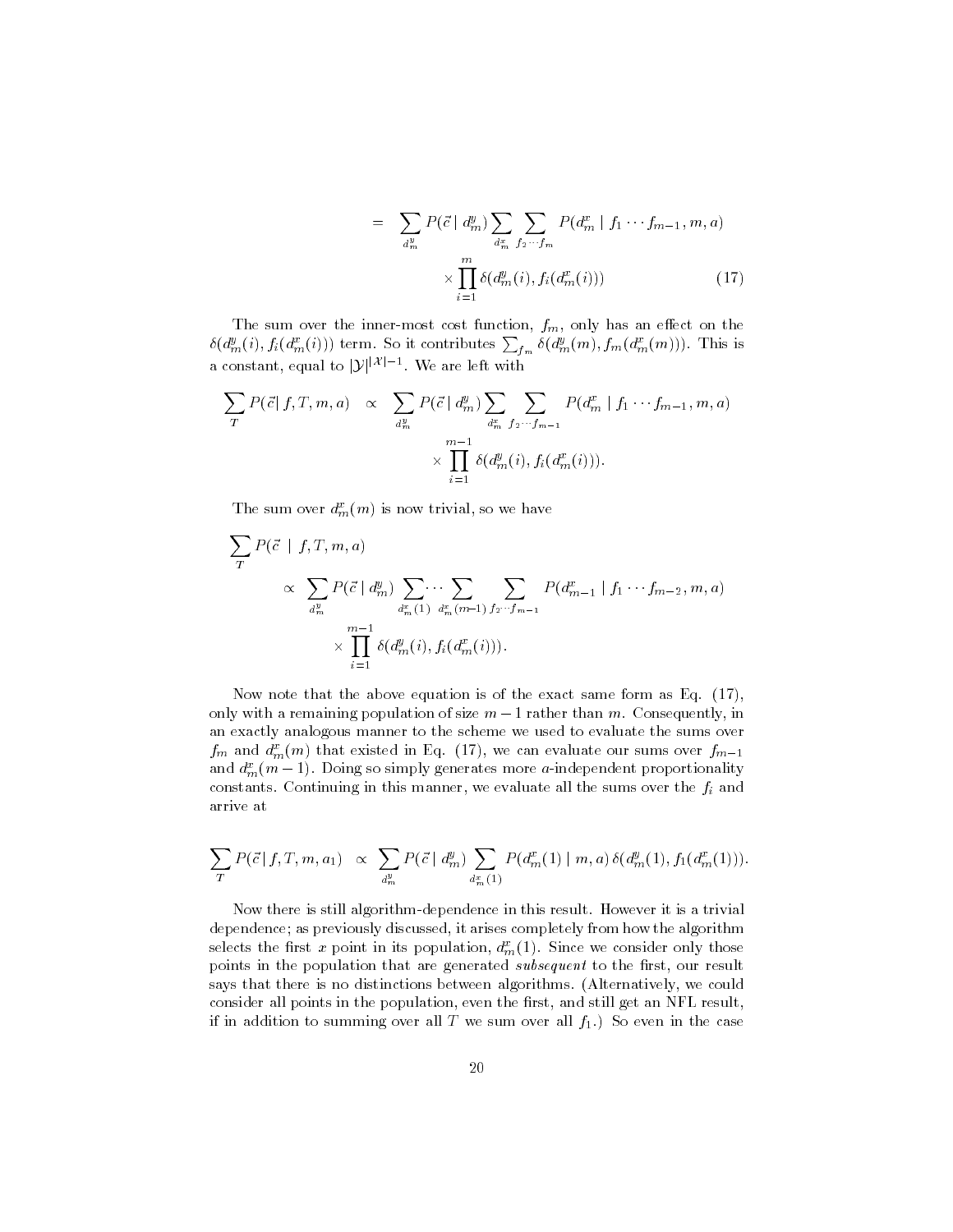where we are interested in  $d_m^y$  the NFL result stills hold, subject to the minor caveats delineated above

There are others way of assessing the quality of the search algorithm besides histograms based on  $D_m^y$  or  $d_m^y$ . For example, one may wish to not consider histograms at all; one may judge the quality of the search by the fitness of the most recent member of the population.

Similarly, there are other sums one could look at besides those over  $T$ . For example, one may wish to characterize what the aspects are of the relationship between a and T that determine  $\sum_{f} P(\vec{c} \mid f, T, m, a)$ . In fact, in general there can be a priori distinctions between algorithms as far as this quantity is concerned

As an example of such distinctions say that for all iterations of the search algorithm, T is the shift operator, replacing  $f(x)$  by  $f(x - 1)$  for all x (with  $min(x) - 1 \equiv max(x)$ , and with X implicitly taken to be a contiguous set of integers). For this T, if a is the algorithm that first samples f at  $x_1$ , next at x etc regardless of the values in the population then for any <sup>f</sup> the histogram induced by  $d^y_m$  is always made up of identical  ${\mathcal Y}$  values. Accordingly,  $f_t P(\vec{c} \mid f, T, m, a) = 0$  for any  $\vec{c}$  containing counts in more than one  $\mathcal Y$  value bin. For other search algorithms, even for the same shift  $T$ , there is not this restriction on the set of allowed  $\vec{c}$ . So  $\sum_{f} P(\vec{c} \mid f, T, m, a)$  is not independent of a in general.

Indeed, consider the shift same T, but used with a different algorithm,  $\hat{a}$ . This new algorithm looks at the Y value of the its first sample point  $x_1$ , and if that value is low it samples at  $\mathbf{r}$  is a  $\mathbf{r}$  of  $\mathbf{r}$ hand if that value is high it samples some point other than x In general if one's goal is to find minimal  $Y$  values,  $\hat{a}$  can be expected to outperform  $a_1$ even when one averages over all  $f$ .

### Fixed cost function results 8

One obvious difficulty with the NFL results discussed above is that one can always argue "oh, well in the real world  $P(f)$  is not uniform, so the NFL results do not apply, and therefore I'm okay in using my favorite search algorithm". Of course, the premise does not follow from the proposition. Uniform  $P(f)$  is a typical  $P(f)$ . (The uniform average of all  $P(f)$  is the uniform  $P(f)$ .) So the actual  $P(f)$  might just as easily be one for which your algorithm is poorly suited as one for which it is well suited. Ultimately, the only way to justify one's search algorithm is to argue in favor of a particular  $P(f)$ , and then argue that your algorithm is well suited to that  $P(f)$ . This is the only (!) legitimate way of defending a particular search algorithm against the implications of the NFL theorems

Nonetheless, it is clearly of interest to derive NFL-type results that are inde-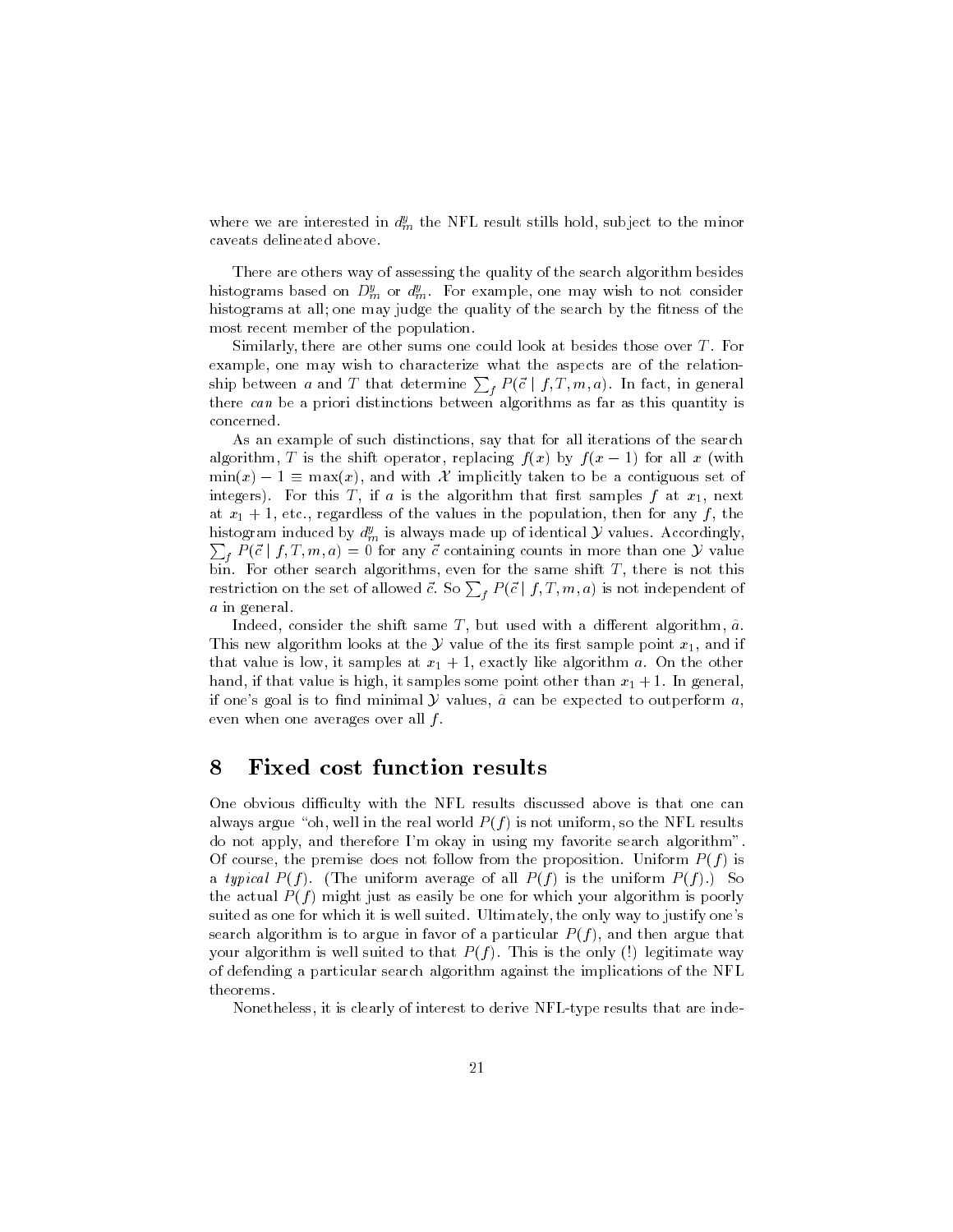pendent of  $P(f)$ . Certain such results apply to ways of choosing between search algorithms and involve averaging over those search algorithms while keeping the cost function fixed. Although less sweeping than the NFL results, these results hold no matter what the real world's distribution over cost functions is.

Let  $a$  and  $a'$  be two search algorithms. Define a "choosing procedure" as one that examines two populations  $d$  and  $d'$ , produced by  $a$  and  $a'$  respectively, and based on those populations, decides to use either  $a$  or  $a'$  for the subsequent part of the search. As an example, one choosing procedure is to choose  $a$  if and only the least cost element in  $d$  has lower cost than the least cost element in  $d'$ . As another example, a "stupid" choosing procedure would choose a if and only the least cost element in  $d$  has higher cost than the least cost element in  $d'$ .

At the point that you use a choosing procedure, you will have sampled the cost function at all the points in  $d_{\cup} \equiv d \cup d'$ . Accordingly, if  $d_{>m}$  refers to the samples of the cost function that come after using the choosing algorithm then the histogram the user is interested in is the histogram  $c_{>m}$  which is the histogram formed from  $d_{>m}$ . In addition, for all the usual reasons, we can assume that the search algorithm chosen by the choosing procedure does not return to any points in  $a_{\cup}$ , without loss of generality".

The following theorem, proven in appendix  $C$ , tells us we have no *a priori* justification for using any particular choosing algorithm. Loosely speaking, no matter what the cost function, observing how well an algorithm has done so far tells us nothing about how well it would do if we continue to use it on the same cost function. (For simplicity, we only consider deterministic algorithms.)

**Theorem:** Let  $a$  and  $a$  be two fixed populations both of size  $m$ , that are generated when the algorithms  $a$  and  $a'$  respectively are run on the cost function. Let A and B be two different choosing procedures. Let  $k$  be the number of elements in  $c_{>m}$ . Then

$$
\sum_{a,a'} P(c_{>m} | f, d, d', k, a, a', A) = \sum_{a,a'} P(c_{>m} | f, d, d', k, a, a', B).
$$
 (18)

(It is implicit in this theorem that the sum excludes those algorithms  $a$  and  $a'$ that do not result in d and d' respectively when run on  $f$ .)

One might think that the preceding theorem is misleading, since it treats all populations equally, when for any given  $f$  some populations will be more likely

 $\,$  a can know to avoid the elements  $u$  has seen before. However a priori,  $a$  has no way to  $\,$ avoid the elements it hasn't seen yet but that  $a'$  has (and vice-versa). Rather than have the definition of a somehow depend on the elements in  $d' - d$  (and similarly for a'), we deal with this problem by defining  $c_{>m}$  to be set only by those elements in  $d_{>m}$  that lie outside of  $d_{\mathsf{U}}$ . (This is similar to the procedure we developed above to deal with potentially retracing algorithms.) Formally, this means that the random variable  $c_{>m}$  is a function of  $d_{\mathsf{U}}$  as well as of  $d_{>m}$ . It also means there may be fewer elements in the histogram  $c_{>m}$  than there are in the population  $d_{>m}$ .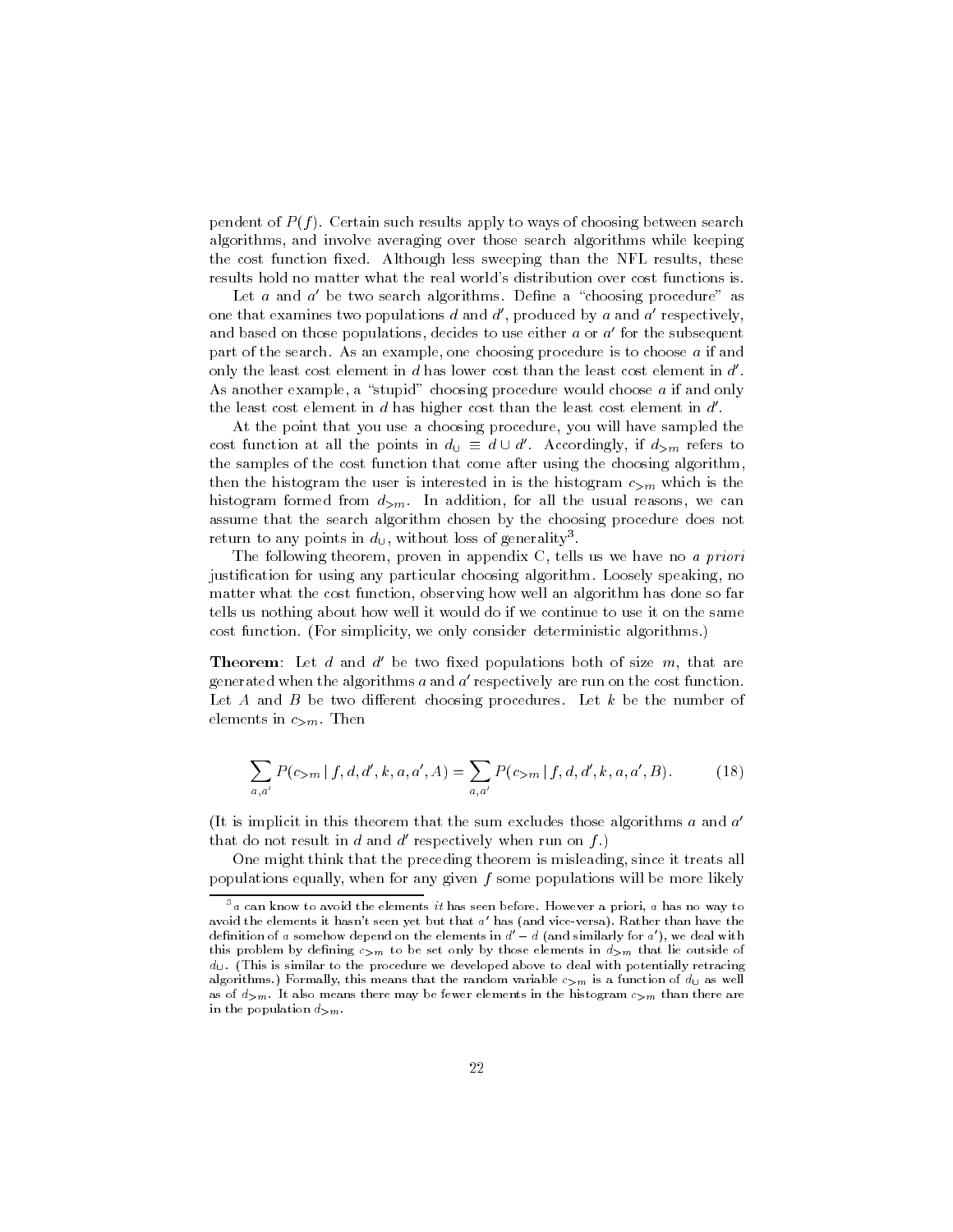than others. However even if one weights populations according to their probability of occurrence, it is still true that, on average, the choosing procedure one uses has no effect on likely  $c_{>m}$ . This is established by the following corollary.

Corrolary- Under the conditions given in the preceding theorem

$$
\sum_{a,a'} P(c_{>m} | f, m, k, a, a', A) = \sum_{a,a'} P(c_{>m} | f, m, k, a, a', B).
$$
 (19)

Proof- Let proc refer to our choosing procedure We are interested in

$$
\sum_{a,a'} P(c_{>m} | f, m, k, a, a', proc) = \sum_{a,a',d,d'} P(c_{>m} | f, d, d', k, a, a', proc)
$$
  
 
$$
\times P(d, d' | f, k, m, a, a', proc).
$$

Pull the sum over d and d' outside the sum over a and  $a'$ . Consider any term in that sum (i.e., any particular pair of values of  $d$  and  $d'$ ). For that term,  $P(d, d' | f, k, m, a, a', proc)$  is just 1 for those a and a' that result in d and d' respectively when run on  $f$ , and 0 otherwise. (Recall that we are assuming that a and a' are deterministic.) This means that the  $P(d, d' | f, k, m, a, a', proc)$ factor simply restricts our sum over  $a$  and  $a'$  to the  $a$  and  $a'$  considered in our theorem. Accordingly, our theorem tell us that the summand of the sum over  $d$ and  $d'$  is the same for choosing procedures A and B. Therefore the full sum is the same for both procedures QED

These results tell us that there is no assumption for  $P(f)$  that, by itself, justifies using some choosing procedure as far as subsequent search is concerned. To have an intelligent choosing procedure, one must take into account not only  $P(f)$  but also the search algorithms one will be choosing among.

In fact, things may very well be worse than this. In supervised learning, there is a result related to the theorem above Translated into the current context that result suggests that if one restricts the sums to only be over those algorithms that are a good match to  $P(f)$ , then *stupid* choosing procedures like choosing the algorithm with the less desirable -c \$ outperform smart ones (which are the ones everyone uses in practice). An investigation of what exactly the set of algorithms summed over must be for a smart choosing procedure to be superior to a dumb one is beyond the scope of this paper. But clearly there are many subtle issues to disentangle

### 9 **Discussion and Future Work**

#### 9.1 Discussion

In this paper we present a framework for investigating search. This framework serves as a "skeleton" for the search problem; it tells us what we can know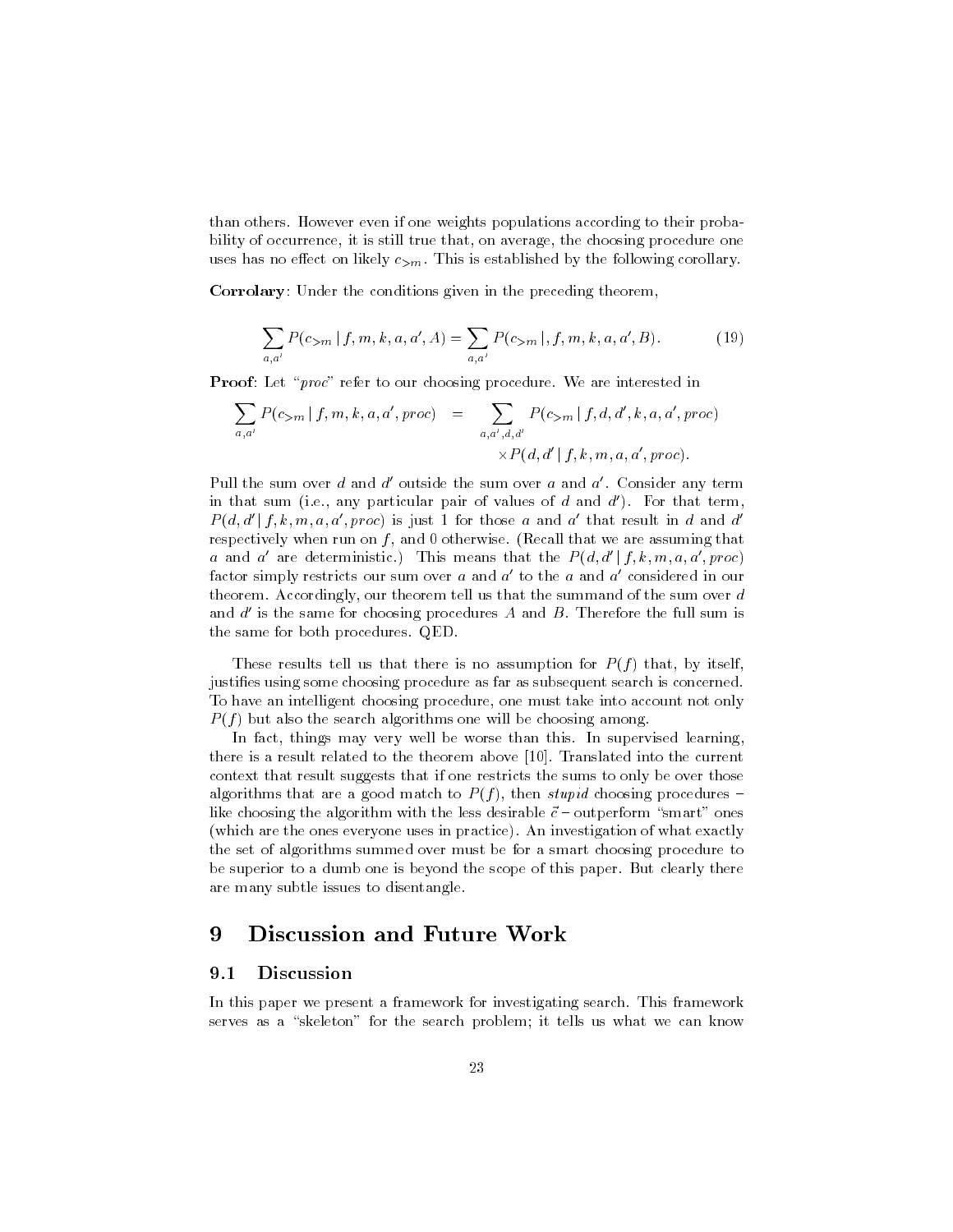about search before "fleshing in" the details of a particular real world search problem. Phrased differently, it provides a language in which to describe search algorithms, and in which to ask (and answer) questions about them.

Ultimately, of course, the only important question is, "How do I find good solutions for my given cost function  $f$ ?" The proper answer to this question is to start with the given  $f$ , determine certain salient features of it, and then construct a search algorithm,  $a$ , specifically tailored to match those features. The inverse procedure - far more popular in some communities - is to investigate how specific algorithms perform on different f's. This inverse procedure is only of interest to the degree that it helps us with our primary procedure of going from (features concerning)  $f$  to an appropriate  $a$ .

Note that often the "salient features" concerning  $f$  can be stated in terms of a distribution  $P(f)$ . To understand this, first note that we do in fact know f exactly. But at the same time, there is much about f that we need to know that is *effectively* unknown to us (e.g.,  $f$ 's extrema). In this, it is as though  $f$  is partially unknown The very nature of the search process is to admit that you don't "know" f in full. As a result, it makes sense to (implicitly or otherwise) replace f with a distribution  $P(f)$ . In this, the search problem reduces to finding a good a for a particular  $P(f)$  - exactly the issue addressed in Section 3 of this paper

As an example of all this, it is well known that generic methods (like simulated annealing and genetic algorithms) are unable to compete with carefully hand-crafted solutions for specific search problems. The Traveling Salesman (TSP) problem is an excellent example of such a situation; the best search algorithms for the TSP problem are handtailored for it Linear programming problems are another example; the simplex algorithm is a search algorithm specifically designed to solve cost functions of a particular type. In both of these situations the procedure followed by the researcher is to- identify salient aspects of  $f$  (e.g., it is a TSP problem, or it is a linear programming problem); throw away all other knowledge concerning  $f$  and thereby effectively replace  $f$ with a  $P(f)$ ; and then use a search algorithm explicitly known to work well for that  $P(f)$ .

In our investigation of the search problem from this match- $f$ -to- $a$  perspective, the first question we addressed was whether it may be that some algorithm A performs better than  $B$ , on average. Our answer to this question, given by the NFL theorem is that this is impossible An important implication of this result is the following If a genetic algorithm outperforms simulated annealing (for example) over some class of cost functions  $\Phi$ , then over the remaining cost result is the following. If a genetic algorithm outperforms simulated annealing<br>(for example) over some class of cost functions  $\Phi$ , then over the remaining cost<br>functions  $\mathcal{F} \setminus \Phi$ , simulated annealing must outperfo It should be noted that this applies even if one considers "adaptive" search al- $\alpha$  which modify the search strategy based on properties of the their search strategy based on properties of the theory of the theory of the theory of the theory of the theory of the theory of the theory of the theory of It should be noted that this applies even if one considers "adaptive" search algorithms [6, 7] which modify their search strategy based on properties of the population of  $(X - y)$  pairs observed so far in the search, and wh this "adaptation" without regard to any knowledge concerning salient features of  $f$ .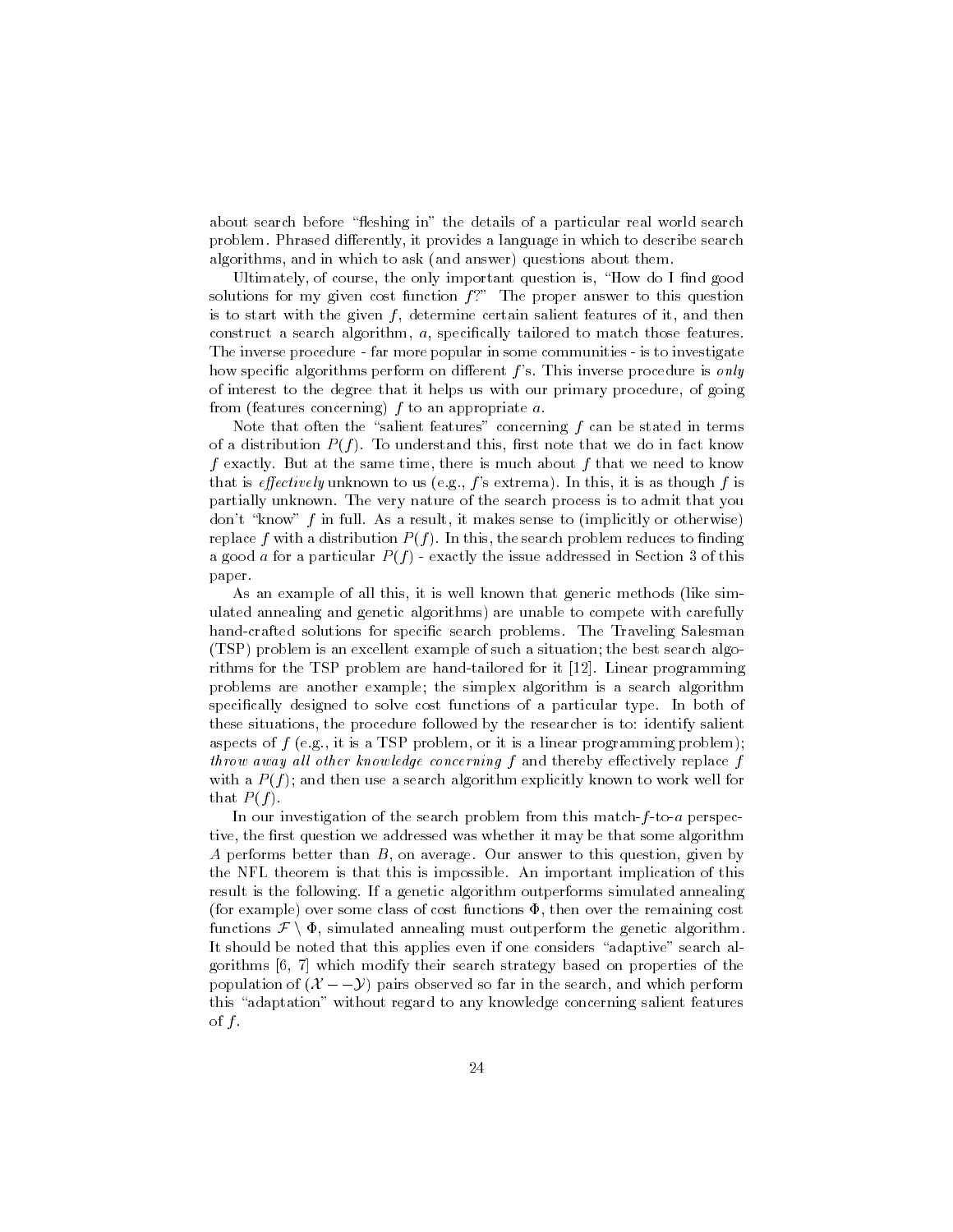It is important to bear in mind exactly what all of this does (not) imply about the relationship between natural selection in the biological world and optimization (i.e. genetic algorithms). To this end, consider the extremely simplified view in which natural selection is viewed as optimization over a cost or "fitness" function. We further simplify matters by assuming the fitness function is static over time

In this paper we measure an algorithm's performance based on all  $\mathcal X$  values it has sampled since it began, and therefore we don't allow an algorithm to resample points it had already visited. Our NFL theorem states that all algorithms are equivalent by this measure. However one might consider different measures. In particular, we may be interested in the evolution through time of "generations" consisting of temporally contiguous subsets of our population, generations that are updated by our search algorithm. In such a scenario, it does make sense to resample points already visited. Moreover, our NFL theorem does not apply to this alternative kind of performance measure. For example, according to this alternative performance measure an algorithm that resamples old points in  $\mathcal X$  that are fit and adds them to the current generation will always do better than one that resamples old points that are not fit.

Now when we examine the biological world around us, we are implicitly using this second kind of measure; we only see the organisms from the current generation. In addition, natural selection means that only (essential characteristics of) good points in  $\mathcal X$  are kept around from one generation to the next. Accordingly, using this second kind of performance measure, one expects that the average fitness across a generation improves with time. (Or would if the environment  $-$  i.e., cost function  $-$  didn't change in time, etc.) This is nothing more than the tautology that natural selection improves the fitness of the members of a generation

However this empirical evidence that natural selection performs well accord ing to this second measure does not mean anything concerning its performance according to the first measure. In particular, it does not mean that if we wish to do a search, and are able to keep around all points sampled so far, that we have any reason to believe that natural selection is an effective search strategy. Nor does it mean that natural selection works well as far as the tail of the measure based on the entire population is concerned. Yet it is precisely that tail that is of interest in the engineering world

In short, the empirical evidence of the biological world does not indicate in any sense that natural selection is an effective search strategy, even in the biological world. We simply have not had a chance to observe the behavior of alternative strategies For all we know the strategy of breeding only the least -t members of the population may have done a better job at finding the extrema of the cost function faced by biological organisms The experiment just has not been done. The breed-the-worst strategy will in general result in worse recent generations, but using that strategy implies nothing about the quality of the populations over the long term. If however, we relax the unrealistic assumption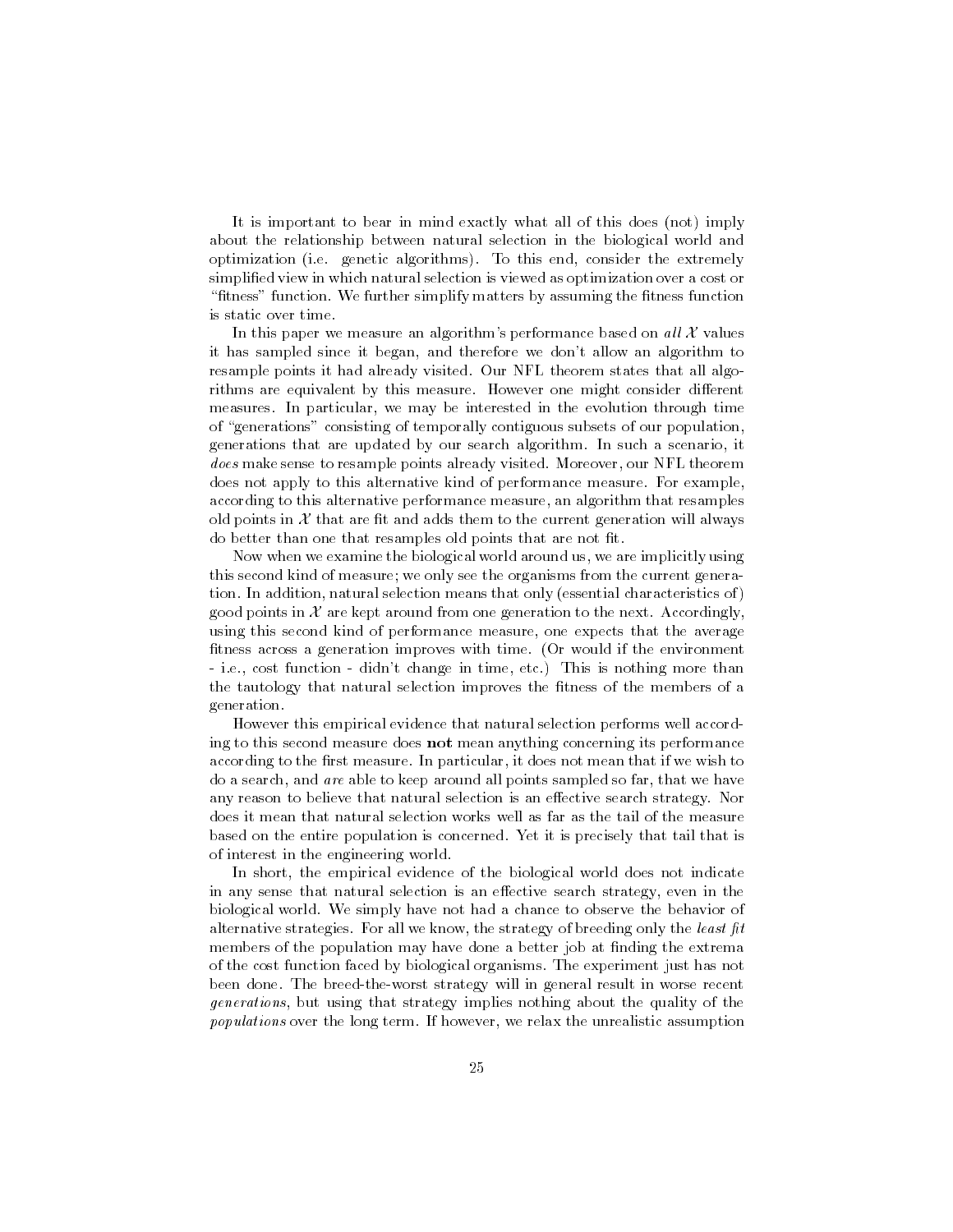that the fitness function is constant over time then it is possible that there may be disadvantages to a breed-the-worst policy.

To summarize, by the NFL theorem, any generation-based scheme that keeps only the worst members of the population for the next generation is equivalent to one that keeps the best members, on average. However, the fitness of the members of the generations will differ between the two search algorithms. This raises some obvious questions for future research-articles for file for all fit  $\mathcal{A}$ big would one expect the difference to be? For a fixed  $f$ , and two random search algorithms that are "directed" differently in who they classify in being the current generation, how big would one expect the difference to be? How does this last calculation compare with the calculation made above of what the best member of the population will (likely) be for a random algorithm as  $m$ grows

#### 9.2 Future work

It is perhaps fitting for a paper about effective search that we conclude with a brief listing of other research directions we believe warrant further investigation

The most important continuation of this work is to turn our framework into a practical tool to solve real problems. This would involve two steps. First we need a method of incorporating broad kinds of knowledge concerning f into the analysis. In this paper we have used  $P(f)$  to do this, but perhaps there are other ways that we should also consider. For example, it is not yet clear how to (or even whether one should) encapsulate in a  $P(f)$  the knowledge concerning the cost function that is implicit in the heuristics of Branch and Bound strategies How do incorporate how the cost,  $f$  of a complete solution is accrued through the assemblage of sub-solutions?

The second step in this suggested program is to determine how best to convert knowledge concerning  $f$  into an optimal  $a$ . The goal in its broadest sense is to design a system that can take in such knowledge concerning f and then solve for the optimal  $a$  given that knowledge. One would then use that  $a$ to search the  $f$ .

In its fullest sense, this program may well involve many years of work. Nonetheless there are many important questions related to this program that should be analyzable using only the tools developed in this paper. Many of them were presented in the text. Others, particularly well-suited to help us understand the connection between P f and an optimal a are- How fast does the cost histogram - cost histogram - cost histogram - converges to the histogram - convergence to the histogram - converge to the histogram - converge to the histogram - converge to the histogram - converge to the histog togram of the cost values f takes on across all of  $\mathcal{X}$ ? As  $P(f)$  changes from the diagonal in f space (i.e., from being uniform over all f), need some a's be hurt? Could the average over all a's improve? For what  $P(f)$ 's besides the diagonal are all algorithms equal? Given two particular algorithms (rather than all algorithms), for what  $P(f)$  is the performance of the algorithms equal? In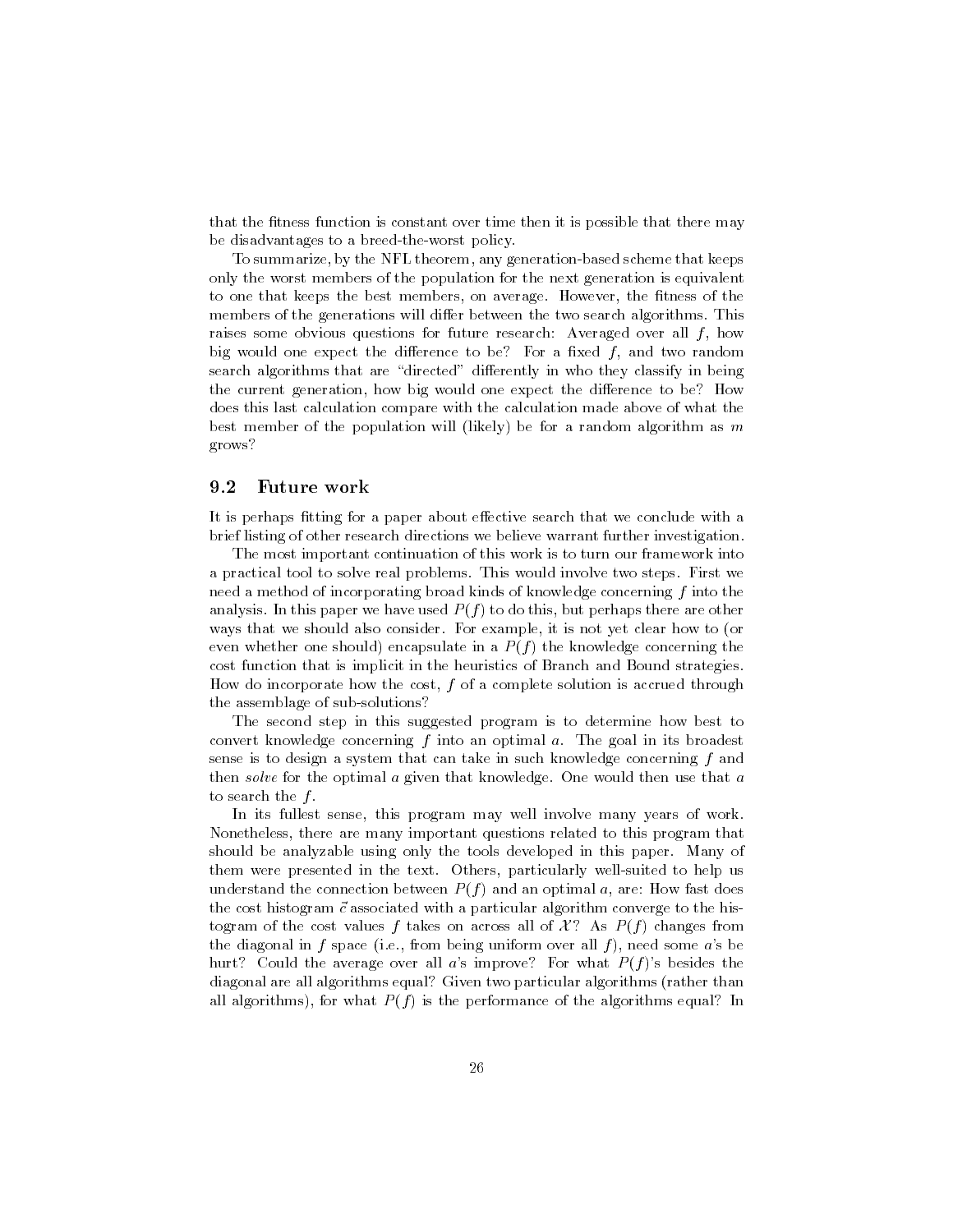particular, if  $P(f)$  is uniform over some subset  $\Phi \subset \mathcal{F}$  and zero outside  $\Phi$ <sup>4</sup>. what are the equivalence classes of search algorithms with identical expected behavior

Another interesting series of questions concerns differences between stochastic and deterministic algorithms Are there potential advantages to stochas tic algorithms? In particular, does it make sense to "expand" any stochastic algorithm  $\sigma$  in terms of deterministic algorithms a? I.e., can one write  $P(c | f, m, \sigma) = \sum_{a} k_{a,\sigma} P(c | f, m, a)$  for some expansion coefficients  $k_{a,\sigma}$ ? If so, it suggests that as  $P(f)$  moves from the diagonal the performance of  $\sigma$ 's will neither improve nor degrade as much as that of  $a$ 's. So it may be that stochastic algorithms have certain minimax advantages over deterministic ones

### Acknowledgments

We would like to thank Unamay O'Reilly for helpful conversation, and the SFI for funding. Dhw would also like to thank TXN Inc. for funding.

## References

- MR Garey DS Johnson Computers and Intractability Freeman
- EL Lawler DE Wood Operations Research
- J Pearl Heuristics intel ligent search strategies for computer problem solv  $ing$ , Addison-Wesley,  $(1984)$ .
- S Kirkpatrick C D Gelatt Jr M P Vecchi Science D Gelatt Jr M P Vecchi Science D Gelatt Jr M P Vecchi Scien<br>- S Kirkpatrick C D Gelatt Jr M P Vecchi Science D Gelatt Jr M P Vecchi Science D Gelatt Jr M P Vecchi Sci
- jej er <del>adaptation i natur</del>al and Article and Article and Article and Article in Natural Systems University of th Michigan Press, Ann Arbor, (1975).
- Lat an anglo signification of the Software Simulated Annealing Software package documentation of tion ftpcaltechedu-pub-ingber-asaZ
- $\mathcal{L}$  , and the latter must define the limit  $\mathcal{L}$  and  $\mathcal{L}$  are defined to limit the limit of  $\mathcal{L}$ tations of optimization techniques in The Second Turkish Symposium on Arti-cial Intel ligence and Neural Networks pp
- CEM Strauss DH Wolpert DR Wolf Alpha Evidence and the Entropic Prior in Maximum Entropy and Bayesian Methods, ed. Ali Mohammed-Djafari, pp113-120, (1992).
- T Cover J Thomas Elements of Information Theory John Wiley & Sons, (1991).

<sup>-</sup> As an example,  $\Psi$  might be the set of correlated cost functions as in  $[15]$ .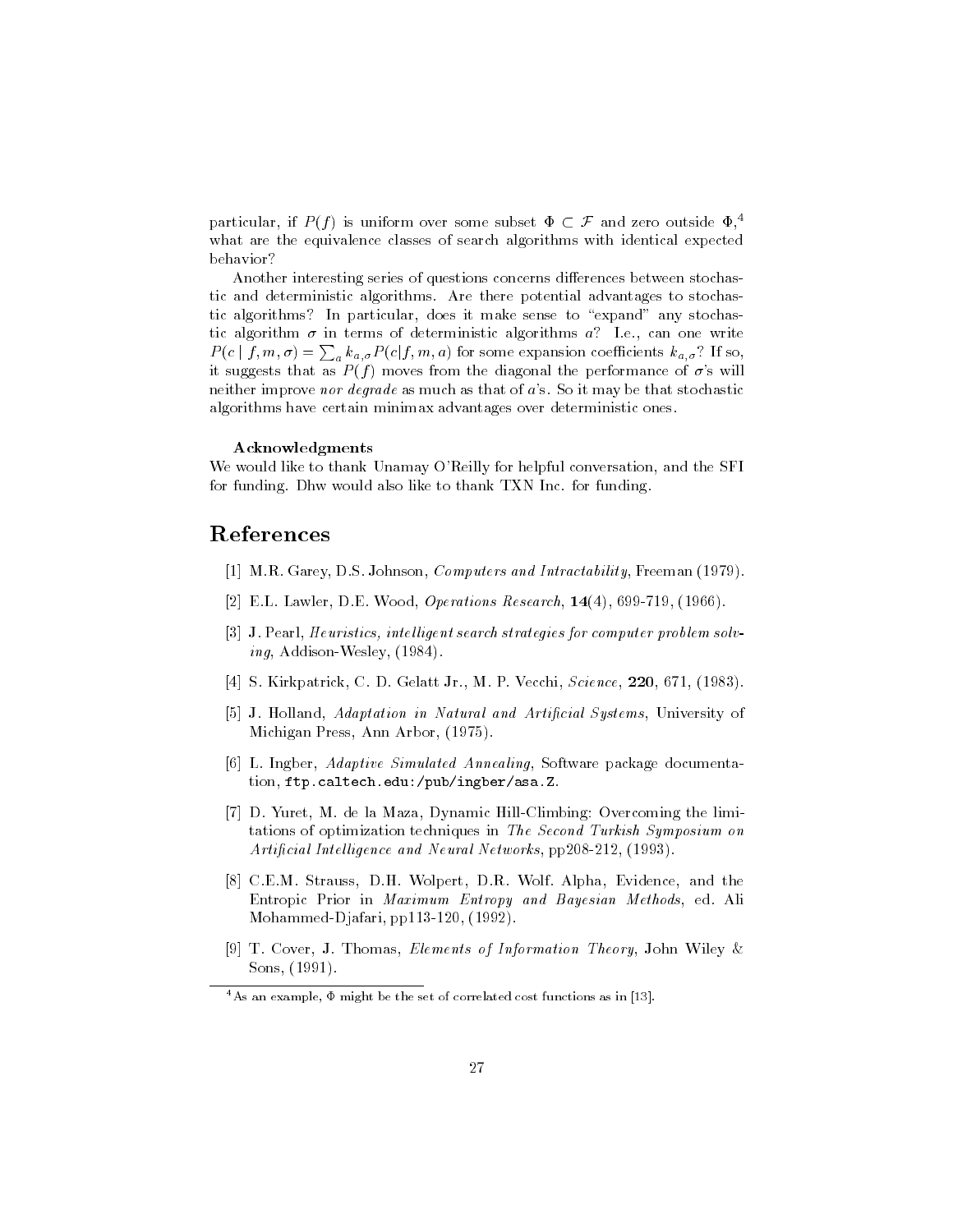- D H Wolpert Otraining set error and a priori distinctions between  $learning\ algorithms, Technical\ Report\ SFI-TR-95-01-003, Santa Fe Insti$ tute, 1995.
- tting as a bias the control of the control of the assembly assembled as Bias Technical Report SFI and the control of the control of the control of the control of the control of the control of the control of the control of TR-92-03-5001, Santa Fe Institute, 1992.
- Gerhard Reinelt The Traveling Salesman computational solutions for TSP applications, Springer Verlag Berlin Heidelberg (1994).
- produced the statistic product of the statistic order  $\mathcal{L}$  .

### $\mathbf{A}$ Proof related to information theoretic aspects of search

We want to calculate the proportion of all algorithms that give a particular -c for a particular  $f$ . We proceed in several steps.

1) Since  $\mathcal X$  is finite, populations are finite. Therefore any (deterministic) a is a huge - but finite  $-$  list. That list is indexed by all possible  $d$ 's (aside from those that extend over the entire input space). Each entry in the list is the  $x$ the  $a$  in question outputs for that  $d$ -index.

2) Consider any particular unordered set of  $m x-y$  pairs where no two of the pairs share the same x value. Such a set is an "unordered path"  $\pi$ . (Without loss of generality, from now on we implicitly restrict the discussion to unordered paths of length m.) A particular  $\pi$  is "in" or "from" a particular f if there is a unordered set of  $m(x, f(x))$  pairs identical to  $\pi$ . The numerator on the right-hand side of Eq.  $(8)$  is the number of unordered paths in the given f that give the desired of the desired of the desired of the desired of the desired of the desired of the desired of the  $\sim$ 

c, common which is not understanding paths in fact, and desired a contract of the desired of the desired of th numerator on the right-hand side of Eq.  $(8)$  - is proportional to the number of as that give the desired - for f the proof of this constitute a proof of the proof of Eq.  $(8)$ .) Furthermore, the proportionality constant is independent of f and

4) Proof: We will construct a mapping  $\phi : a \to \pi$ .  $\phi$  takes in an a that  $\alpha$  for f and from it produces a from it produces a that is in fantasy in fantasy in fantasy in fantasy in fantasy in fantasy in fantasy in fantasy in fantasy in fantasy in fantasy in fantasy in fantasy in fantasy in fan desired - c We will then show that for any  $\alpha$ that a set of the proof will then been because the state of the proof will then be the state of the proof will completed by showing that  $\phi$  is single-valued, i.e., by showing that there is no a who has as image under mapping  $\phi$  more than one  $\pi$ .

5) Any unordered path  $\pi$  gives a set of m! different ordered paths in the obvious manner. (Note that every  $x$  value in an unordered path is distinct.) Each such ordered path  $\pi_{ord}$  in turn provides a set of m successive d's (if one includes the null d) and a following x. Indicate by  $d(\pi_{ord})$  this set of the first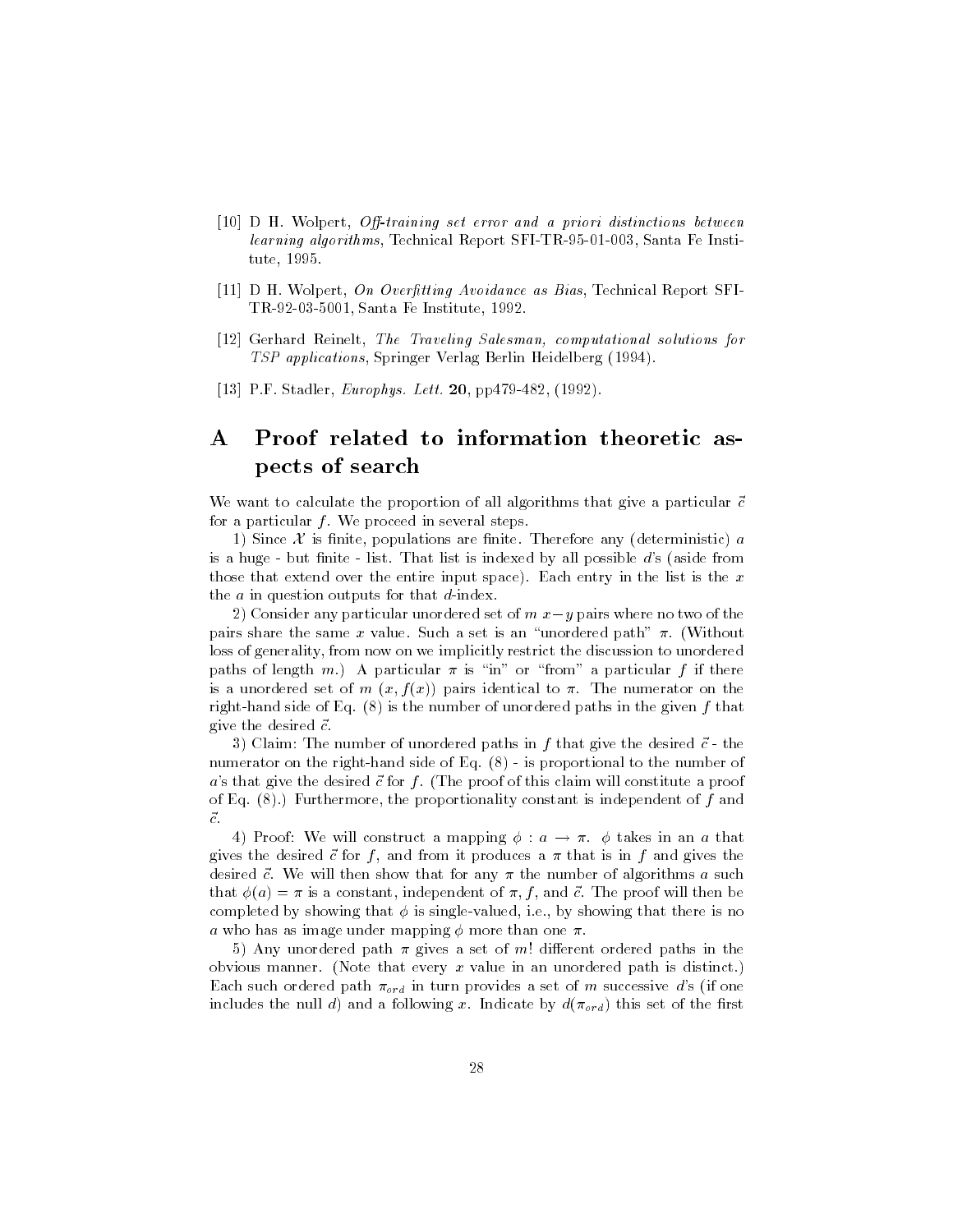m d's provided by  $\pi_{ord}$ . (Note that any  $\pi_{ord}$  is itself a population, but to avoid confusion we avoid referring to it as such

6) For any ordered path  $\pi_{ord}$  we can construct a "partial algorithm". This consists of the list of an a, but with only the m  $d(\pi_{ord})$  entries in the list filled in; the remaining entries are blank. (We say that  $m$  is the "length" of the partial algorithm.) Since there are m! distinct partial a's for each  $\pi$  (one for each ordered path corresponding to  $\pi$ ), we have m! such partially filled-in lists for each  $\pi$ .

7) In the obvious manner we can talk about whether a particular partial algorithm is "consistent" with a particular full algorithm. This allows us to define (the inverse of)  $\phi$ : for any  $\pi$  that is in f and gives  $\vec{c}$ ,  $\phi^{-1}(\pi) \equiv$  (the set of all a that are consistent with at least one partial algorithm generated from  $\pi$ and the complete state of the complete state of the complete state of the complete state of the complete state

8) To complete the first part of our proof we must show that for all  $\pi$  that are in f and give  $c, \, \varphi$  -  $(\pi)$  contains the same number of elements, regardless of  $\pi$ , f, or c. To that end, first generate all ordered paths induced by  $\pi$  and then associate each such ordered path with a distinct  $m$ -element partial algorithm. Our question is how many full algorithms lists are consistent with at least one of these partial algorithm partial lists. (How this question is answered is the core of this appendix

9) To answer this question, reorder the entries in each of the partial algorithm lists by permuting the indices d of all the lists. Obviously such a reordering won't change the answer to our question

9) We will perform the permuting by interchanging pairs of  $d$  indices. First, interchange any d index of the form  $(d_X(1), d_Y(1)), \ldots, (d_X(i \leq m), d_Y(i \leq n))$ m))) whose entry is filled in in any of our partial algorithm lists with  $d'(d) \equiv$  $(d_X(1), z), \ldots, (d_X(i), z)$ , where z is some arbitrary constant Y value and  $x_i$ refers to the j'th element of  $\mathcal{X}$ . Next, create some arbitrary but fixed ordering  $((d_X(1), z), \ldots, (d_X(i)))$ <br>refers to the *j*'th elen<br>of all  $x \in \mathcal{X}$ :  $(x_1, ...)$ of all  $x \in \mathcal{X}$ :  $(x_1, \ldots, x_{|calX|})$ . Then interchange any d' index of the form  $(d_X(1), z, \ldots, (d_X(i \leq m), z)$  whose entry is filled in in any of our (new) partial algorithm lists with  $d''(d') \equiv ((x_1, z), \ldots, (x_m, z))$ . (Recall that all the  $d_X(i)$ must be distinct

 By construction the resultant partial algorithm lists are independent of  $\alpha$  , a compact is the number of such as in the number of the number of the number of  $\alpha$ of algorithms consistent with at least one partial algorithm list in  $\varphi^{-1}(\pi)$  is independent of  $\pi$ , c and f. This completes the first part of the proof.

11) For the second part, first choose any 2 unordered paths that differ from one another, A and B. There is no ordered path  $A_{ord}$  constructed from A that equals an ordered path  $B_{ord}$  constructed from B. So choose any such  $A_{ord}$  and any such  $B_{ord}$ . If they disagree for the null d, then we know that there is no (deterministic)  $a$  that agrees with both of them. If they agree for the null  $d$ , then since they are sampled from the same  $f$ , they have the same single-element d. If they disagree for that  $d$ , then there is no  $a$  that agrees with both of them. If they agree for that  $d$ , then they have the same double-element  $d$ . Continue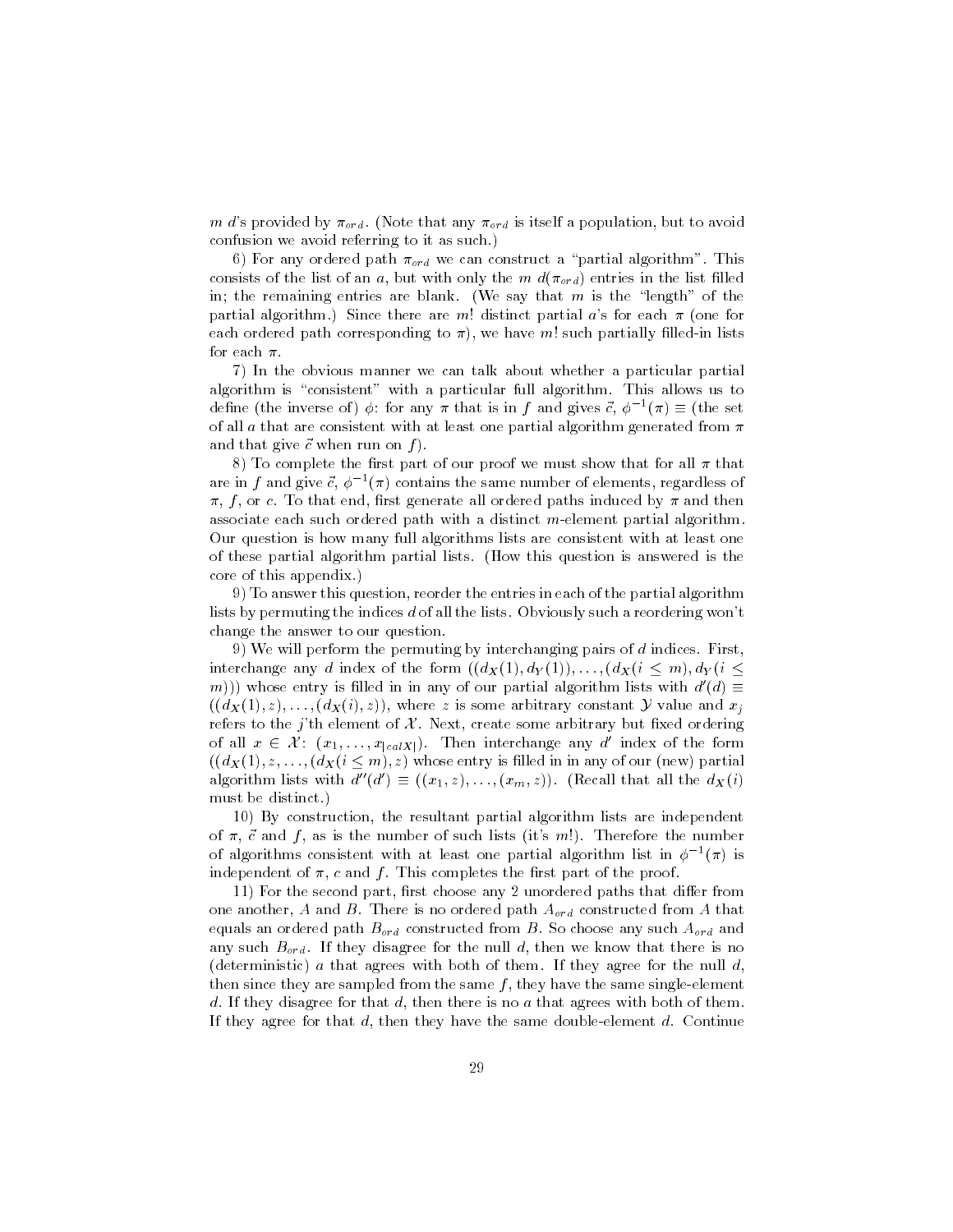in this manner all the up to the  $(m-1)$ -element d. Since the two ordered paths differ, they must have disagreed at some point by now, and therefore there is no a that agrees with both of them

12) Since this is true for any  $A_{ord}$  from A and any  $B_{ord}$  from B, we see that there is no a in  $\phi^{-1}(A)$  that is also in  $\phi^{-1}(B)$ . This completes the proof,

### B B Proof related to minimax distinctions be tween algorithms

The proofs are by example

Consider three points in  $\mathcal{X}, x_1, x_2$ , and  $x_3$ , and three points in Y,  $y_1, y_2$ , and  $y_3$ .

- Let the rst point a visit be x and the rst point a visit be  $\mu$  and the rst point a visit be  $\mu$
- If at its rst point a sees a y or a y it jumps to x Otherwise it jumps to  $x_3$ .
- $I$  and a set  $I$  it sees a set and it is it sees a set and it sees a year of it sees a year of  $I$  $x_3$ .

Consider the cost function that has as the  $Y$  values for the three  $X$  values  ${y_1, y_2, y_3}$ , respectively.

For m  $\mathbf{r}_1$  will produce a population  $\mathbf{y}_1$   $\mathbf{y}_2$  and and and and  $\mathbf{r}_2$ will produce  $(y_2, y_3)$ .

The proof is completed if we show that there is no cost function so that a produces a population containing  $y_A$  and  $y_B$  and such that  $\alpha_A$  produces a population containing  $y_1$  and  $y_2$  and  $y_3$ 

There are four possible pairs of populations to consider:

- i y y y y
- ii y y y y
- $\blacksquare$  iiii  $\blacksquare$
- iv y y y y

Since it its rate if its rate is a  $y_A$  and  $y_B$  measure as  $\omega$  which is whose  $\omega$  as the starts when a starts when rst point is a  $y_A$  its second point must equal a point  $\pi_A$  where  $r$  rules out this rule. possibilities i) and ii).

For possibilities iii) and iv), by  $a_1$ 's population we know that f must be of the form  $\{y_3, s, y_2\}$ , for some variable s. For case iii), s would need to equal  $y_1$ , due to the first point in  $a_2$ 's population. However for that case, the second point a sees would be the value at  $\mathcal{W}(\mathcal{V})$  which is y contrary to hypothesis y contrary to hypothesis y contrary to hypothesis y contrary to hypothesis y contrary to hypothesis y contrary to hypothesis y contrary t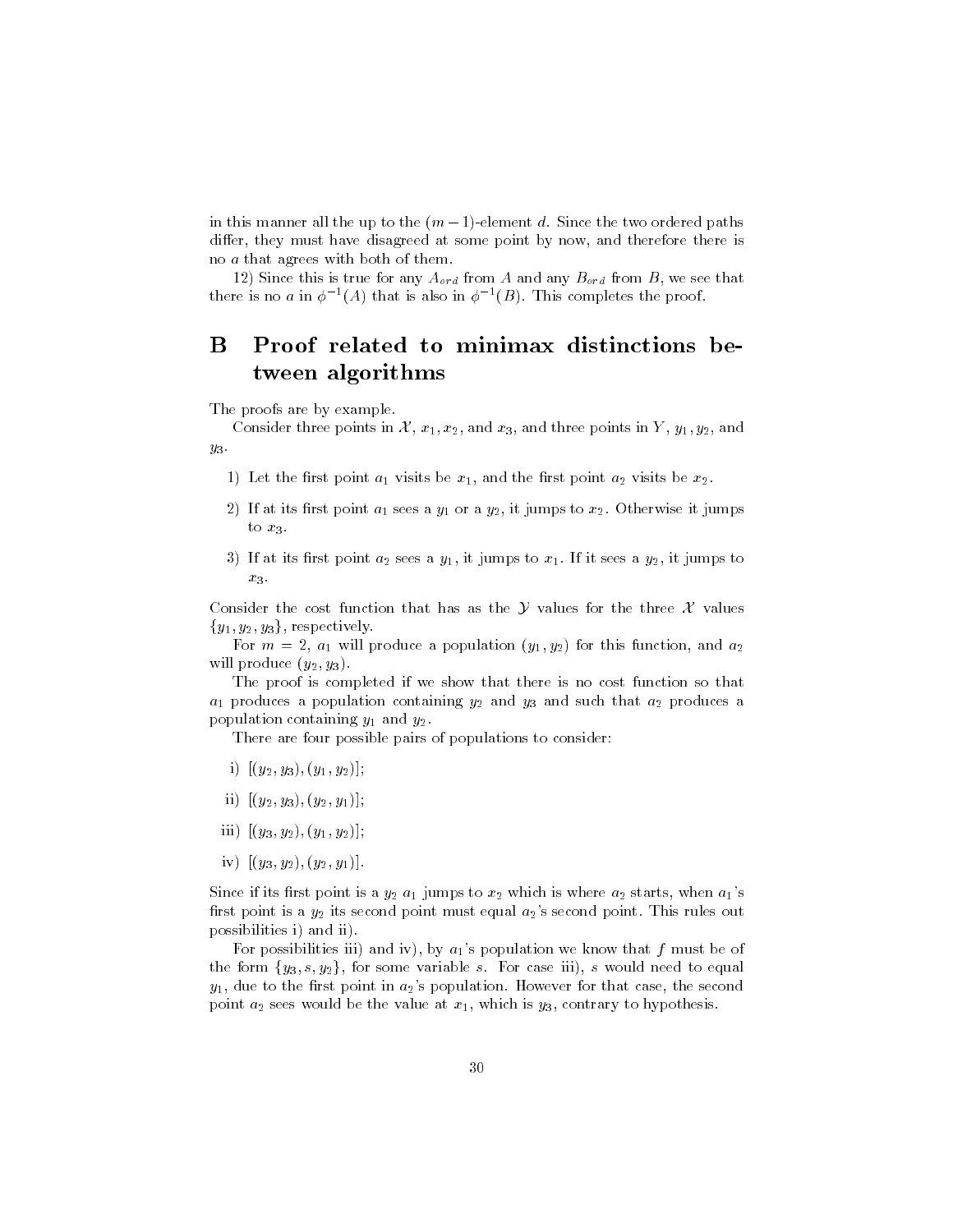For case iv), we know that the s would have to equal  $y_2$ , due to the first point in agreement in a jumps to a state when the mean that we have a jumps to x for its its second point, and would therefore see a  $y_2$ , contrary to hypothesis.

Accordingly, none of the four cases is possible. This is a case both where there is no symmetry under exchange of  $a<sup>s</sup>$  s between  $a<sub>1</sub>$  and  $a<sub>2</sub>$ , and no symmetry under exchange of histograms QED

# $\mathbf C$ functions

Since any (deterministic) search algorithm is a mapping from  $d \subset \mathcal{D}$  to  $x \subset \mathcal{X}$ , any search algorithm is a vector in the space  $\mathcal{X}^{\mathcal{D}}$ . The components of such a vector are indexed by the possible populations, and the value for each component is the  $x$  that the algorithm produces given the associated population.

Consider now a particular population  $d$  of size  $m$ . Given  $d$ , we can say whether any other population of size greater than  $m$  has the (ordered) elements of  $d$  as its first  $m$  (ordered) elements. The set of those populations that do start with  $d$  this way defines a set of components of any algorithm vector  $a$ . Those components will be indicated by  $a_{\text{d}}$ .

The remaining components of  $a$  are of two types. The first is given by those populations that are equivalent to the first  $M < m$  elements in d for some M. The values of those components for the vector algorithm a will be indicated by  $a_{\text{d}}$ . The second type consists of those components corresponding to all remaining populations. Intuitively, these are populations that are not compatible with d. Some examples of such populations are populations that contain as one of their first  $m$  elements an element not found in  $d$ , and populations that re-order the elements found in  $d$ . The values of  $a$  for components of this second type will be indicated by a strongly at  $\pm a$ 

Let proc be either  $A$  or  $B$ . We are interested in

$$
\sum_{a,a'} P(c_{>m} | f, d_1, d_2, k, a, a', proc)
$$
  
= 
$$
\sum_{a_{\perp d, a'_{\perp d'}}} \sum_{a_{\leq d, a'_{\leq d'}}} \sum_{a_{\geq d, a'_{\geq d'}}} P(c_{>m} | f, d, d', k, a, a', proc).
$$

The summand is independent of the values of  $a_{\perp d}$  and  $a_{\perp d}$  for either of our two d's. In addition, the number of such values is a constant. (It is given by the product, over all populations not consistent with  $d$ , of the number of possible x each such population could be mapped to.) Therefore, up to an overall constant independent of  $d, d', f$ , and proc, our sum equals